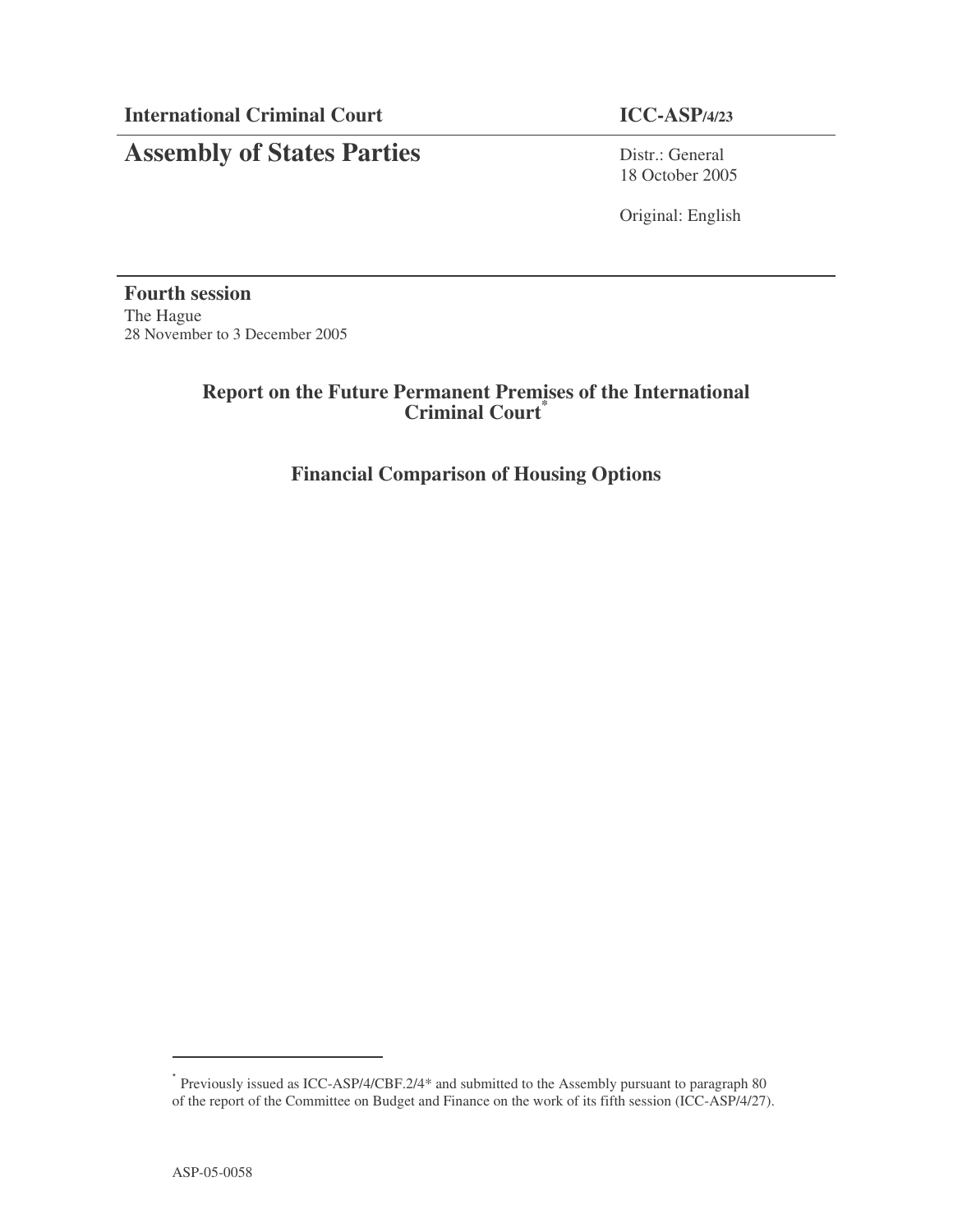# **REPORT ON THE FUTURE PERMANENT PREMISES OF THE INTERNATIONAL CRIMINAL COURT**



**A comparative evaluation of the possible range of costs for each of the three housing options**

**Elaborated by the International Criminal Court. This report is submitted further to paragraph 31 of the report of 15 April 2005 of the Committee on Budget and Finance on the work of its fourth session, held in The Hague from 4 to 6 April 2005 (ICC-ASP/4/2)**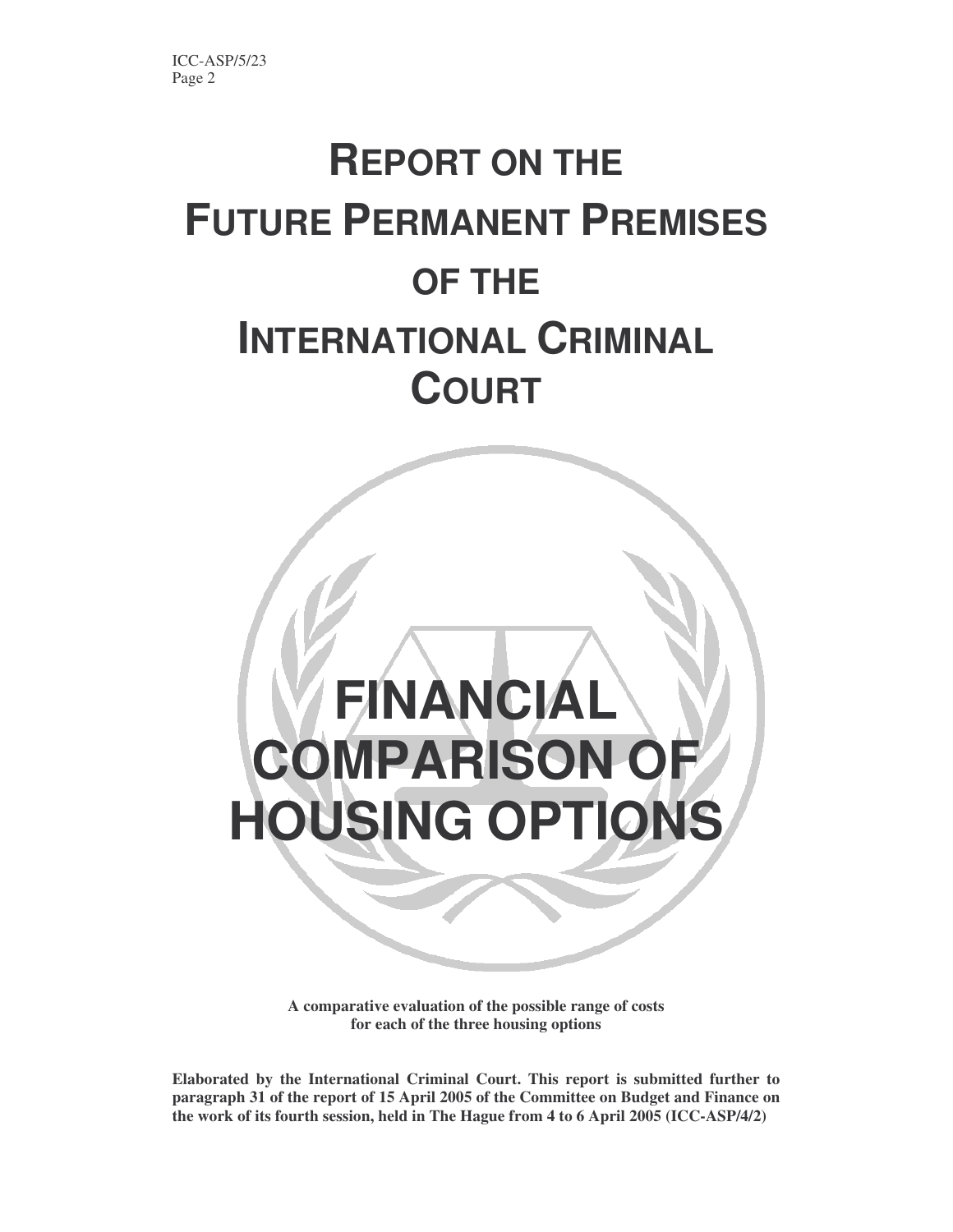## **Contents**

|                  | Foreword                        |                         |  |
|------------------|---------------------------------|-------------------------|--|
|                  | <b>Executive Summary</b>        | $\overline{\mathbf{4}}$ |  |
| <u>1.</u>        | <b>Introduction</b>             | 7                       |  |
| 2.               | <b>Options</b>                  | $\bf{8}$                |  |
| $\underline{3.}$ | <b>Methodology</b>              | $\boldsymbol{9}$        |  |
| 3.1              | Levelling of options            | 9                       |  |
| 3.2              | Financial comparison            | 10                      |  |
| 4.               | <b>Basic Assumptions</b>        | 11                      |  |
| 4.1              | Rent                            | 12                      |  |
| 4.2              | Construction costs              | 12                      |  |
| 4.3              | Size and costs of land          | 15                      |  |
| 4.4              | Operating and maintenance costs | 16                      |  |
| 4.5              | Financing costs                 | 17                      |  |
| 4.6              | Other considerations            | 18                      |  |
| 5.               | <b>Financial Comparison</b>     | 19                      |  |
| 5.1              | Total annual costs              | 19                      |  |
| 5.2              | Net present value               | 20                      |  |
| 5.3              | Sensitivity analysis            | 20                      |  |
| 6.               | Conclusion                      | <u>22</u>               |  |
| <b>Annex</b>     |                                 | 23                      |  |

This report was prepared by the Inter-Organ Committee on the Permanent Premises (IOCPP) of the International Criminal Court under the chairmanship of Judge Hans-Peter Kaul.

The Court would like to express its appreciation for the contributions and data provided by the ICC Task Force at the Ministry of Foreign Affairs of the Netherlands, the Netherlands Government Building Agency and the Registry of the International Criminal Tribunal for the former Yugoslavia (ICTY).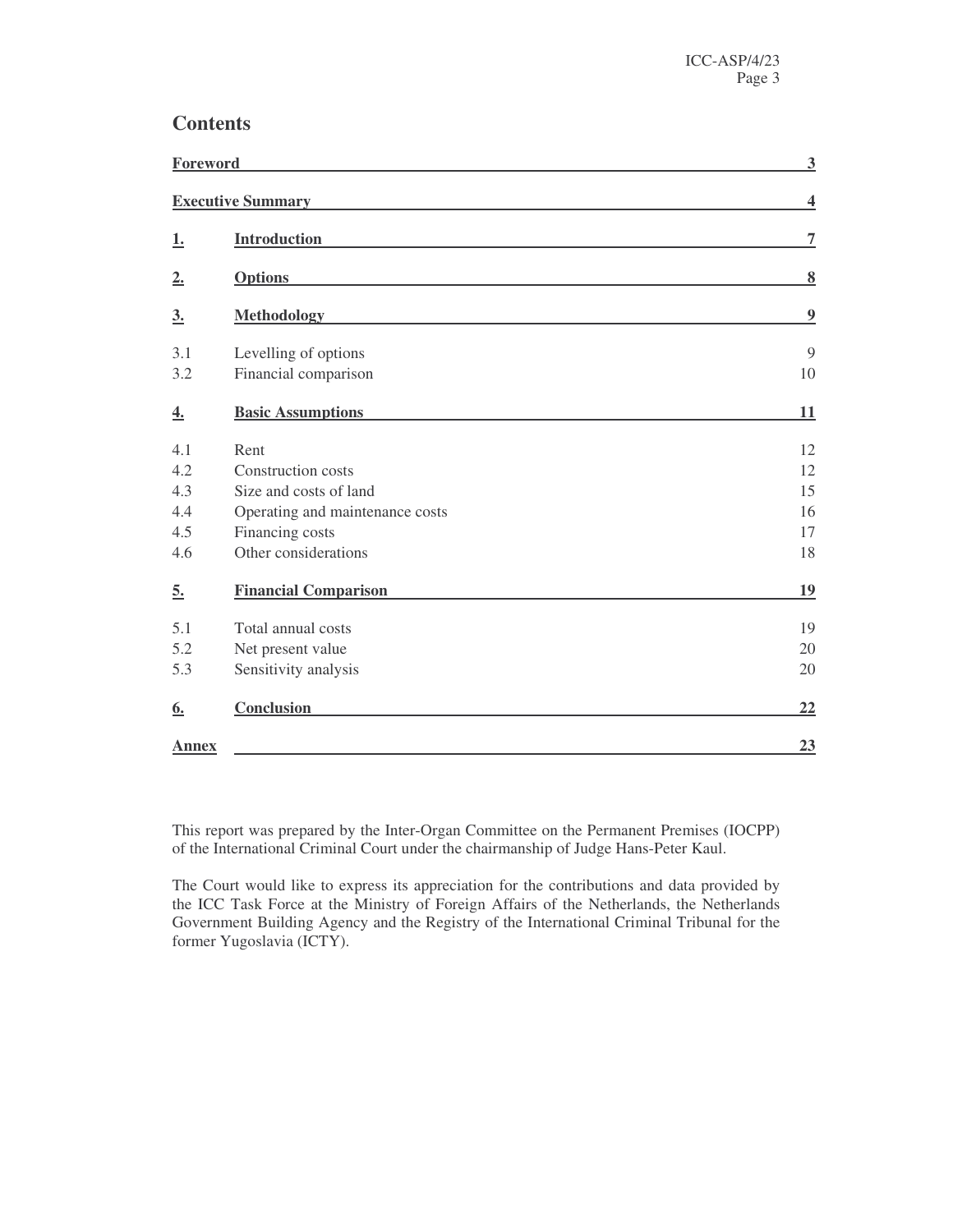## **Foreword**

This report entitled "Financial comparison of housing options" is the third of five reports submitted by the International Criminal Court in 2005 on the future permanent premises of the Court.

- 1. "Report on the future permanent premises of the International Criminal Court Project Presentation" (ICC-ASP/4/CBF.1/3), submitted further to paragraph 4 of the report of the Committee on Budget and Finance (CBF) to the Assembly of States Parties (the Assembly) regarding discussions on the permanent premises of the Court, dated 17 August 2004 (ICC-ASP/3/17);
- 2. "Report on the future permanent premises of the International Criminal Court Housing options" (ICC-ASP/4/1) requested by the Assembly of States Parties at its third session held in The Hague from 6 to 10 September 2004;
- 3. The present "Report on the future permanent premises of the International Criminal Court – Financial comparison of housing options" (ICC-ASP/4/CBF.2/4) requested by the CBF at its fourth session held in The Hague from 4 to 6 April 2005;
- 4. "Report on the future permanent premises of the International Criminal Court Estimated staffing levels" (ICC-ASP/4/CBF.2/5) requested by the CBF at its fourth session held in The Hague from 4 to 6 April 2005;
- 5. "Report on the future permanent premises of the International Criminal Court Financing methods used for the premises of other international organizations" (ICC-ASP/4/CBF.2/6) requested by the CBF at its fourth session held in The Hague from 4 to 6 April 2005.

The Court believes that this set of five reports shows that significant progress has been made during the past year and that many important issues regarding the future permanent premises project have been clarified. This pace of progress will continue to be necessary if the objective of completing the permanent premises before the end of the rent-free period in 2012 is to be attained.

The Court hopes that this series of reports will provide the CBF and the Assembly with a solid basis for further in-depth consideration of key issues relating to the future permanent premises of the Court, including the question of appropriate financing modalities for its construction.

Lastly, the Court is of the view that efforts to achieve agreement on financing modalities that States Parties find satisfactory will be the main priority of this project in 2005/2006.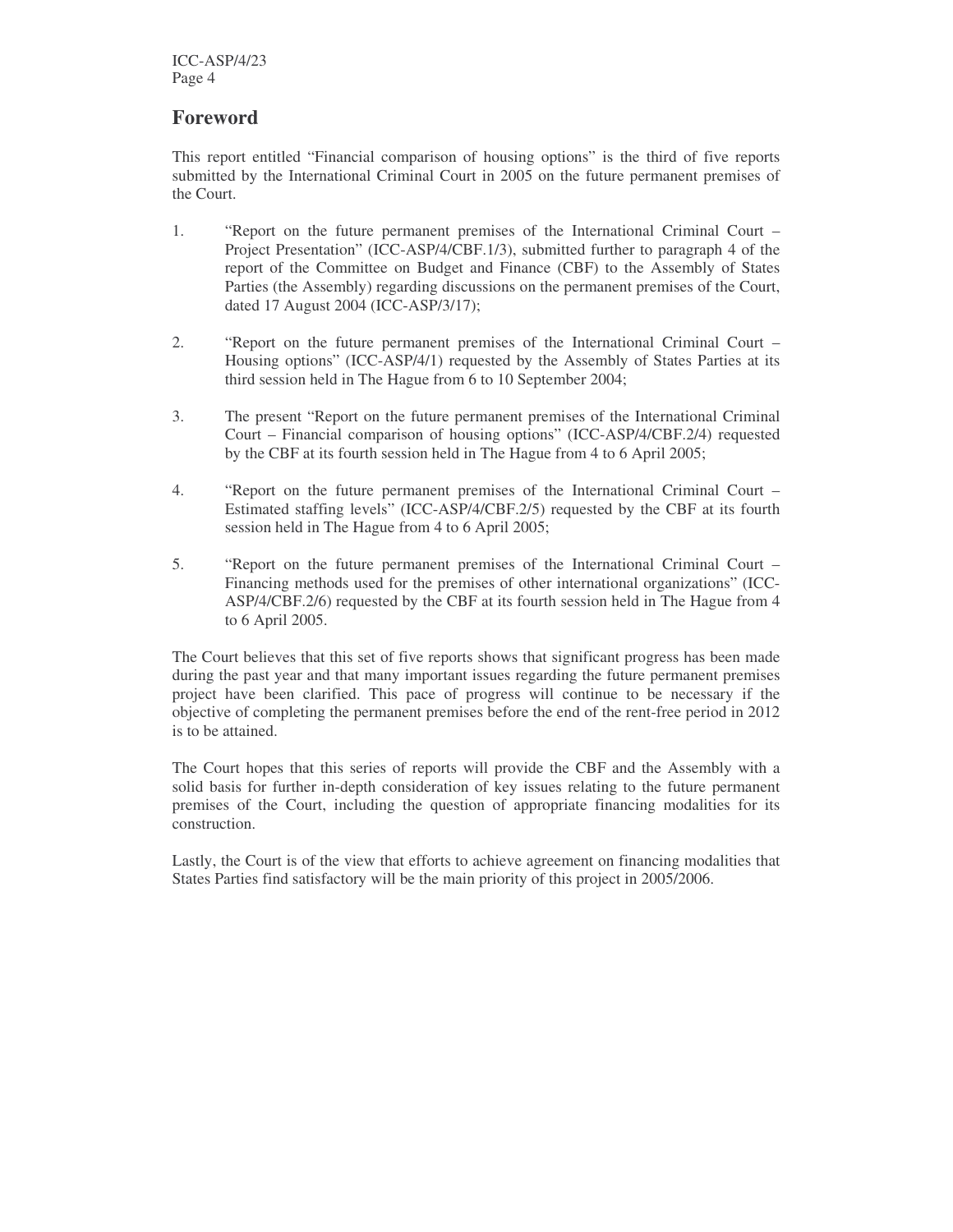## **Executive summary**

#### **Objectives**

This report presents estimates of the possible range of costs for each of the three housing options, including maintenance and energy costs, over a period of 25 years from 2012, setting out the net present value of each option, as requested by the CBF in its report on the work of its fourth session, held in The Hague from 4 to 6 April 2005 (ICC-ASP/4/2).

It will be recalled that the report on housing options (ICC-ASP/4/1) compared three options for the future permanent premises of the Court, as suggested by the Assembly at its session in 2004, namely:

- Staying indefinitely in the interim premises (the Arc);
- Moving into the premises of the International Criminal Tribunal for the former Yugoslavia (ICTY) once the Tribunal has finalized its work ; or
- Moving into new purpose-built premises, to be located at the Alexanderkazerne.

While the report on housing options covers mostly non-financial aspects of the comparison, this report sheds further light on the financial parameters that should be considered. Accordingly, this report should be regarded as complementary to the report on housing options.

#### **Methodology and findings**

The main characteristics of the three options are:

| 1. Arc:              | Rented high-rise office building, built in 1993,<br>suitable for a maximum of 850 staff                     |
|----------------------|-------------------------------------------------------------------------------------------------------------|
| $2.$ ICTY:           | Rented 5-storey office building, built in 1956,<br>suitable for a maximum of 700 staff                      |
| 3. Alexanderkazerne: | New purpose-built premises, to be completed in 2012,<br>suitable for a range of between 950 and 1,300 staff |

In order to compare these quite different options from the financial point of view, a hypothetical levelling was needed to make the three options comparable in terms of size and quality in order to calculate and compare their costs. The applied references for this hypothetical calculation are the requirements as defined in the Project Presentation (ICC-ASP/4/CBF.1/3), i.e. premises for a staffing level of 950 to 1,300 persons.

In the case of the Arc and the ICTY, new building parts have been hypothetically added to the existing rented buildings in order to match these requirements. Subsequently, the annual costs of each of the options have been calculated, considering all relevant costs such as rent/construction costs, operating costs, maintenance costs and financing costs. It should be noted that the calculation for the purpose of this comparison has been made on the basis of commercial terms. This approach does not exclude the possibility of more favourable terms 1 eventually being agreed upon by the States Parties.

<sup>&</sup>lt;sup>1</sup> It should be noted that the CBF has requested the Court to prepare a separate report on financing methods used in respect of the new premises of other major international organizations, including comparable international judicial institutions.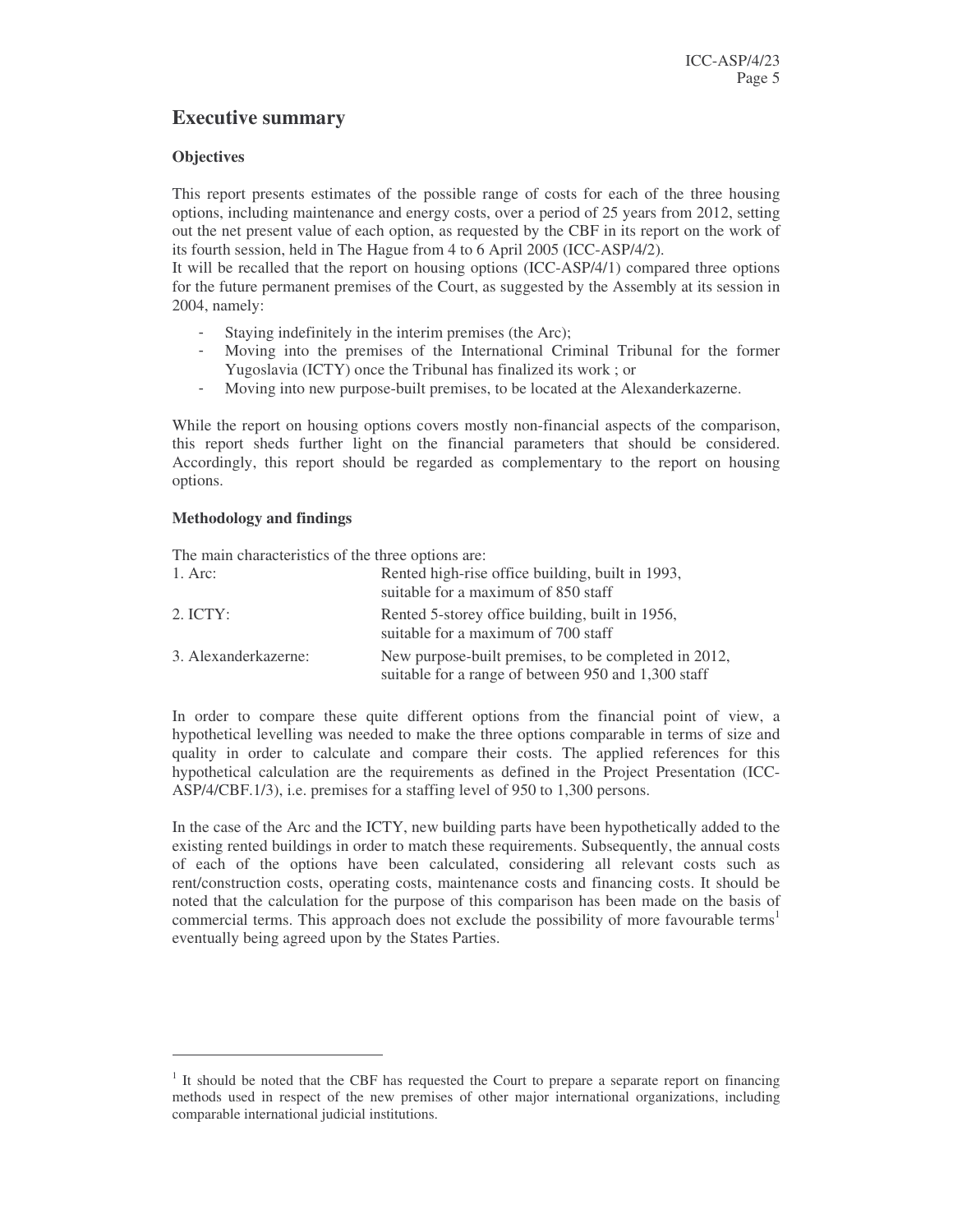Application of the above assumptions results in the following range of annual costs:



For all three options, a possible variance of  $\pm/15\%$ , as shown in the above table, has to be taken into account to cover unforeseeable increases or decreases in financial, real-estate or building costs.

#### **Conclusions**

- The financial comparison of the three options over a period of 25 years, under equal conditions, shows slight cost advantages for the existing interim premises, the Arc.
- New purpose-built premises on the site of the Alexanderkazerne would be approximately 6.3% more expensive than the Arc.
- Reuse and extension of the ICTY would be approximately 8% more expensive than the Arc.
- Reuse and extension of the ICTY would be approximately 1.7% more expensive than the new purpose-built premises on the Alexanderkazerne site.

Other important considerations may be:

- The report on housing options (ICC-ASP/4/1) identified clear advantages for the Alexanderkazerne in terms of, functionality, security, identity etc. The question therefore arises whether the additional investment of 6.3% for the Alexanderkazerne, in preference to the hypothetical option of staying at the Arc<sup>4</sup>, would not be fully justified in light of these advantages.
- The new premises on the site of the Alexanderkazerne may, as assumed in this report, be fully owned by the Court, which would mean that after the pay-back period the premises would be free of rent. This possibility does not seem likely for the other two options, because the buildings are privately owned and currently not for sale.

 $2$ <sup>2</sup> The annual costs mentioned here are at the price level of 2012, see chapter 4.6.

<sup>3</sup> Alexanderkazerne.

<sup>&</sup>lt;sup>4</sup> It should be noted that this report is based on hypothetical extensions of the Arc. It is unlikely that these extensions could be realized in practice.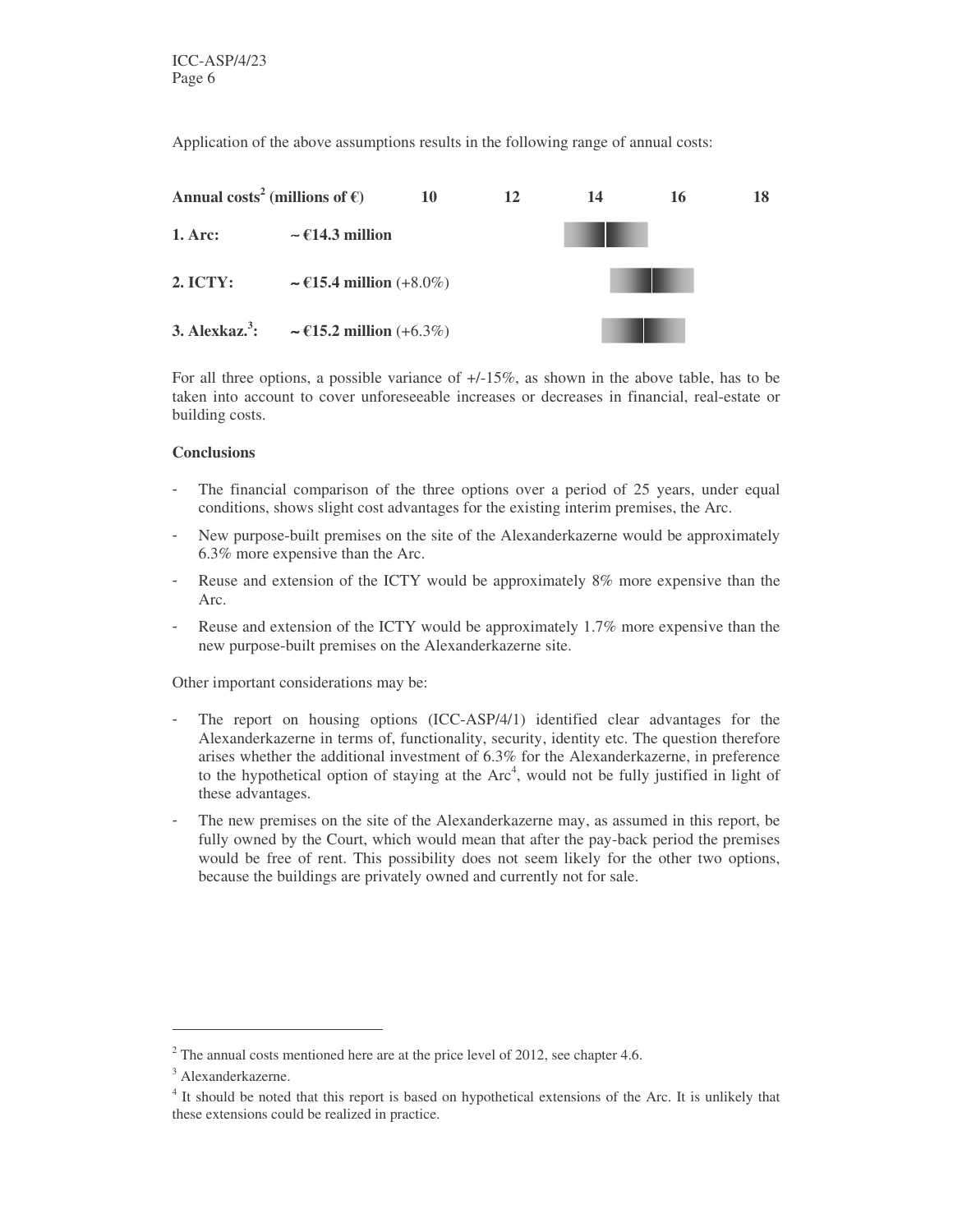## **1. Introduction**

1. The realization of the permanent premises is of great importance for the Court, which needs the premises not only as a working place but also as a symbol of its permanent and universal character. Only when the Court moves from the interim premises to its permanent premises will it be fully established in the eyes of the outside world.

2. The ICC is currently housed in the "Arc", an office building made available free of rent until 2012. It will be recalled that the report on housing options (ICC-ASP/4/1) compared three options for the future permanent premises of the Court as suggested by the Assembly at its session in 2004, namely:

- Staying indefinitely in the interim premises (the Arc);
- Moving into the premises of the International Criminal Tribunal for the former Yugoslavia (ICTY) once the Tribunal has finalized its work; or
- Moving into new purpose-built premises, to be located at the Alexanderkazerne.

3. Obviously, there are many parameters to be considered before taking a final decision, such as functionality, security, identity etc. These topics are covered in the report on housing options. That report and its conclusions have been presented to the CBF, the Working Group of the Bureau of the Assembly of States Parties in The Hague, the Bureau of the Assembly, and the Friends of the ICC in New York.

4. As was shown in the report on housing options, there are considerable differences between the three options (new versus reconstruction, high-rise versus campus-style, existing buildings of different size and quality). As many of the most relevant parameters are quite different, comparing such different options is like comparing "chalk and cheese".

5. The present report, requested by the CBF, sheds further light on the financial impact of the three options and is restricted to financial issues. This report should therefore be seen as complementary to the report on housing options, expanding on one aspect of the overall comparison, namely costs (see section III.4 of the report on housing options).

6. The financial comparison is a complicated venture. A hypothetical levelling was needed to make the three options comparable in terms of size and quality in order to calculate and compare their costs. Moreover, it should be pointed out that the applied figures are quite conservative throughout, so that the results presented here are likely to be at the higher end of the possible range. The calculations are based on benchmarks from other comparable projects.<sup>5</sup> However, the same benchmarks have been applied consistently to all three options.

<sup>5</sup> Main sources of information: Drees & Sommer Project Management Consultants and Jones Lang Lasalle.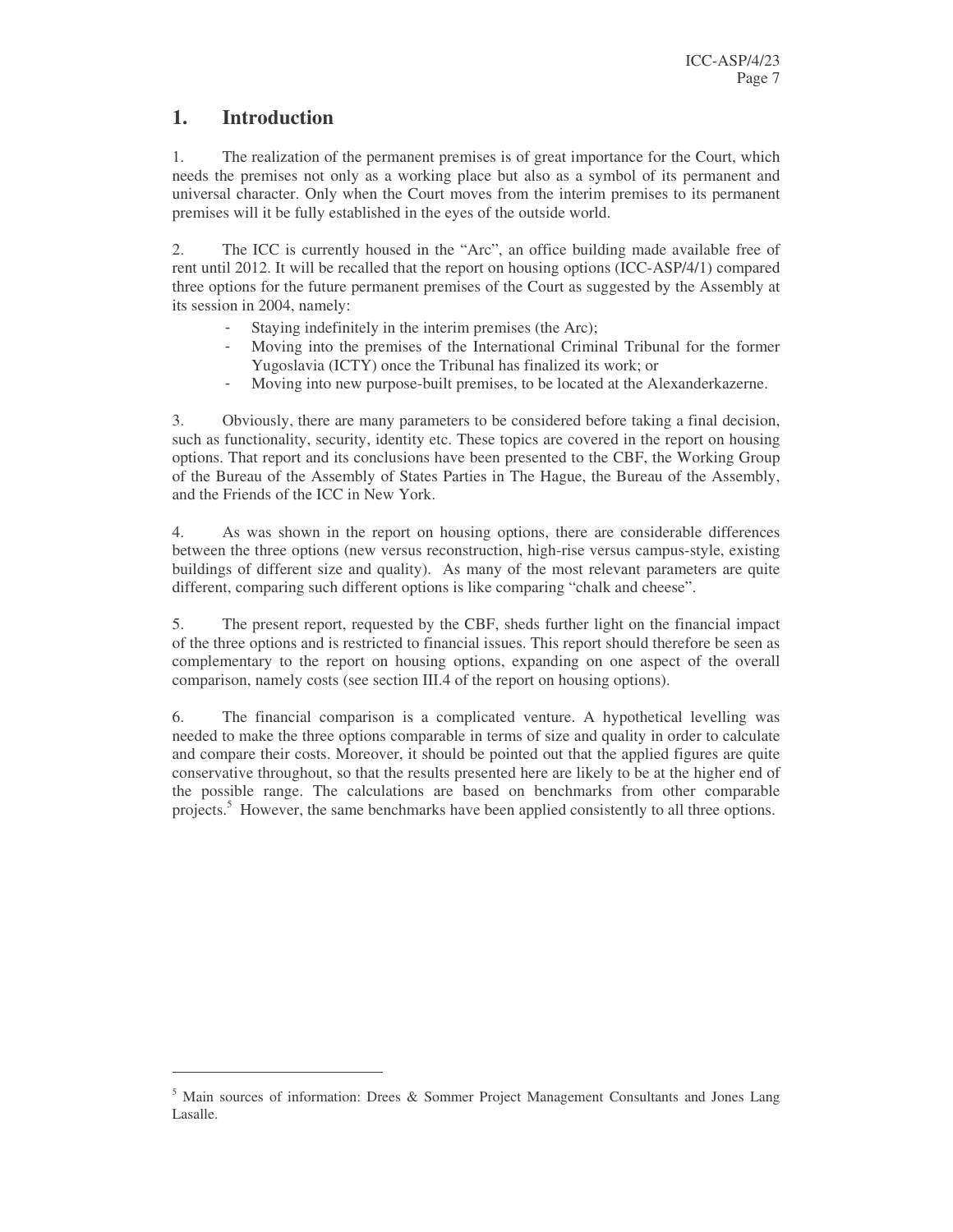## **2. Options**

7. The options that are compared in this report are the same as in the report on housing options, i.e. the current interim premises (the Arc), the ICTY and the new premises on the site of the former Alexanderkazerne.

### **1. ARC**

| Gross floor area:             | $32.910 \text{ m}^2$ |
|-------------------------------|----------------------|
| Maximum capacity:             | 850 staff            |
| Year of construction:         | 1993                 |
| Building quality in 2012: $6$ | Good                 |

## **2. ICTY**

| Gross floor area:                       | 24,5480 m <sup>2</sup>                      |
|-----------------------------------------|---------------------------------------------|
| Maximum capacity: 7                     | 700 staff                                   |
| Year of construction:                   | 1956                                        |
| Building quality in $2012$ <sup>6</sup> | Major reconstruction<br>necessary to attain |





## **3. Alexanderkazerne**

| Gross floor area:         | $44.820 \text{ m}^2$ |
|---------------------------|----------------------|
| Maximum capacity:         | $1.300$ staff        |
| Year of construction:     | 2012                 |
| Building quality in 2012: | <b>New</b>           |



8. For more detailed information see the report on housing options.

required quality

<sup>&</sup>lt;sup>6</sup> The building quality of the Arc and the ICTY has been assessed by visual inspection. No detailed technical due diligence analysis has been carried out.

<sup>7</sup> The main building can host a maximum of 700 staff. To host the ICTY staff level of more than 1,000 staff in 2003/2004, two additional buildings have been rented.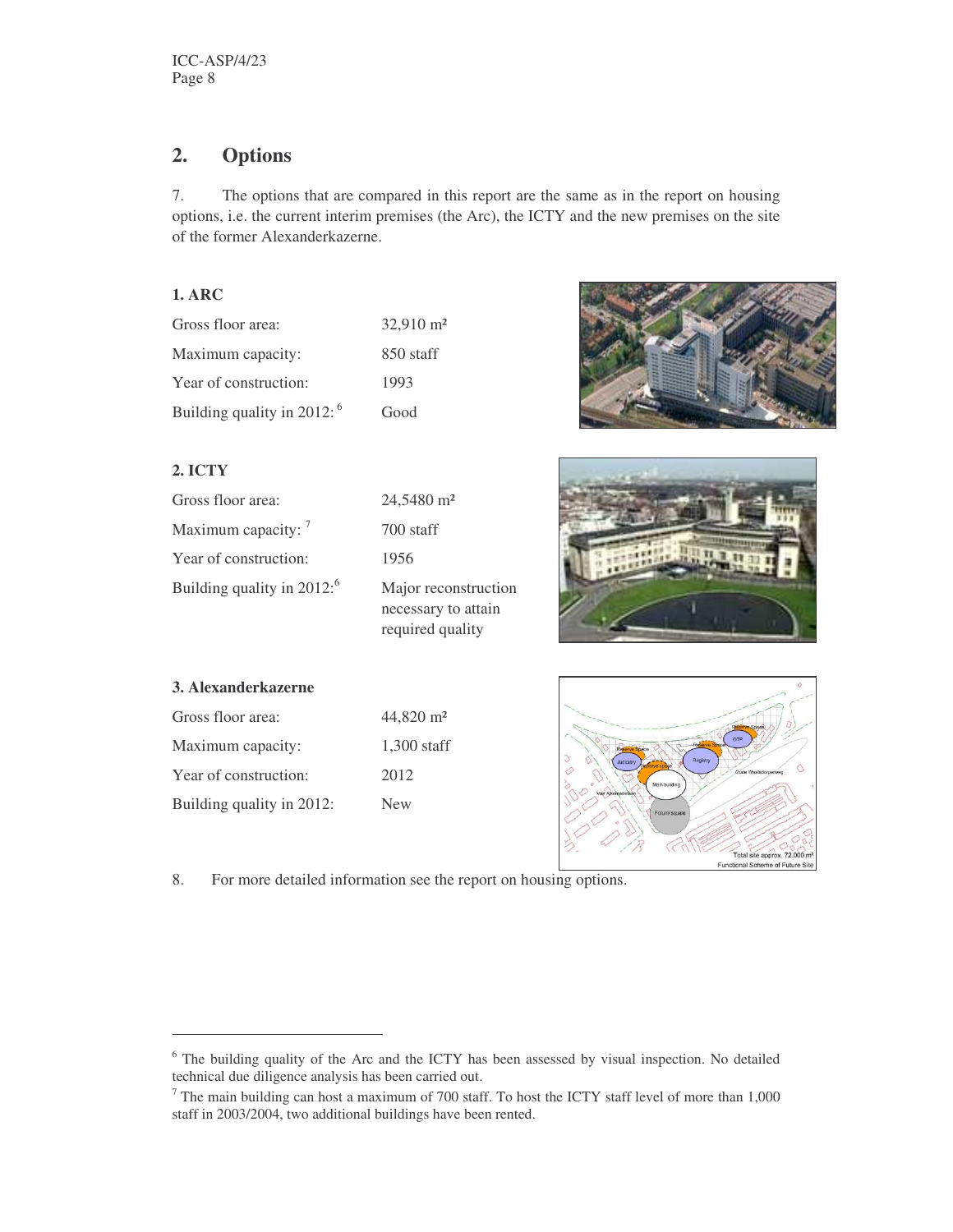## **3. Methodology**

9. As may be seen from the foregoing short description, the three options are quite different in terms of size and quality. Two, the Arc and the ICTY, are existing buildings, while the permanent premises on the Alexanderkazerne site would be newly designed and built. Furthermore, while the first two options would be (partly) for rent, the permanent premises development on the Alexanderkazerne site is assumed to be an ownership model.

|                         | Age          | <b>Size</b>    | Ownership |
|-------------------------|--------------|----------------|-----------|
| Arc                     | 10 years old | Max. 850 staff | Rent/own  |
| <b>ICTY</b>             | 50 years old | Max. 700 staff | Rent/own  |
| <b>Alexanderkazerne</b> | <b>New</b>   | $1,300$ staff  | Ownership |

10. As many of the most relevant parameters are different, comparing such different options is like comparing "chalk and cheese". For example, it would not be appropriate to compare the cost of a building for 700 staff to that of a building for 1,300 staff, nor would it be appropriate to compare the cost of a new building with that of a 50-year-old building, without levelling the options first.

#### **3.1 Levelling of options**

11. For a correct and fair comparison, all three options have to be made comparable in terms of size and quality. The requirements as defined in the Project Presentation report will serve as references<sup>8</sup> for this levelling:

| $\bullet$ | Staff: | 1,300 |  |
|-----------|--------|-------|--|
|           |        |       |  |

Parking spaces: 568

12. These requirements have been translated into a functional programme<sup>9</sup> of 44,820m<sup>2</sup> of gross floor area (GFA) + 17,000m² GFA for parking. For more detailed information see the Project Presentation report. (ICC-ASP/4/CBF.1/3).

13. While the Alexanderkazerne option would be designed according to this requirement, the other two options are  $-$  hypothetically<sup>10</sup>  $-$  raised to the same size and quality level by adding floor area and improving building quality.<sup>11</sup>

<sup>&</sup>lt;sup>8</sup> Modifications of the reference figure of 1,300 staff are further analysed in the sensitivity analysis in section 5.3.

<sup>&</sup>lt;sup>9</sup>Room schedule/study by the host State.

<sup>&</sup>lt;sup>10</sup> It should be borne in mind that the necessary addition of floor area may be difficult to realize in reality, due to limited availability of land, etc. However, this assumption is made for a fair comparison in terms of building size.

<sup>&</sup>lt;sup>11</sup> Improvement of building quality applies to the ICTY only.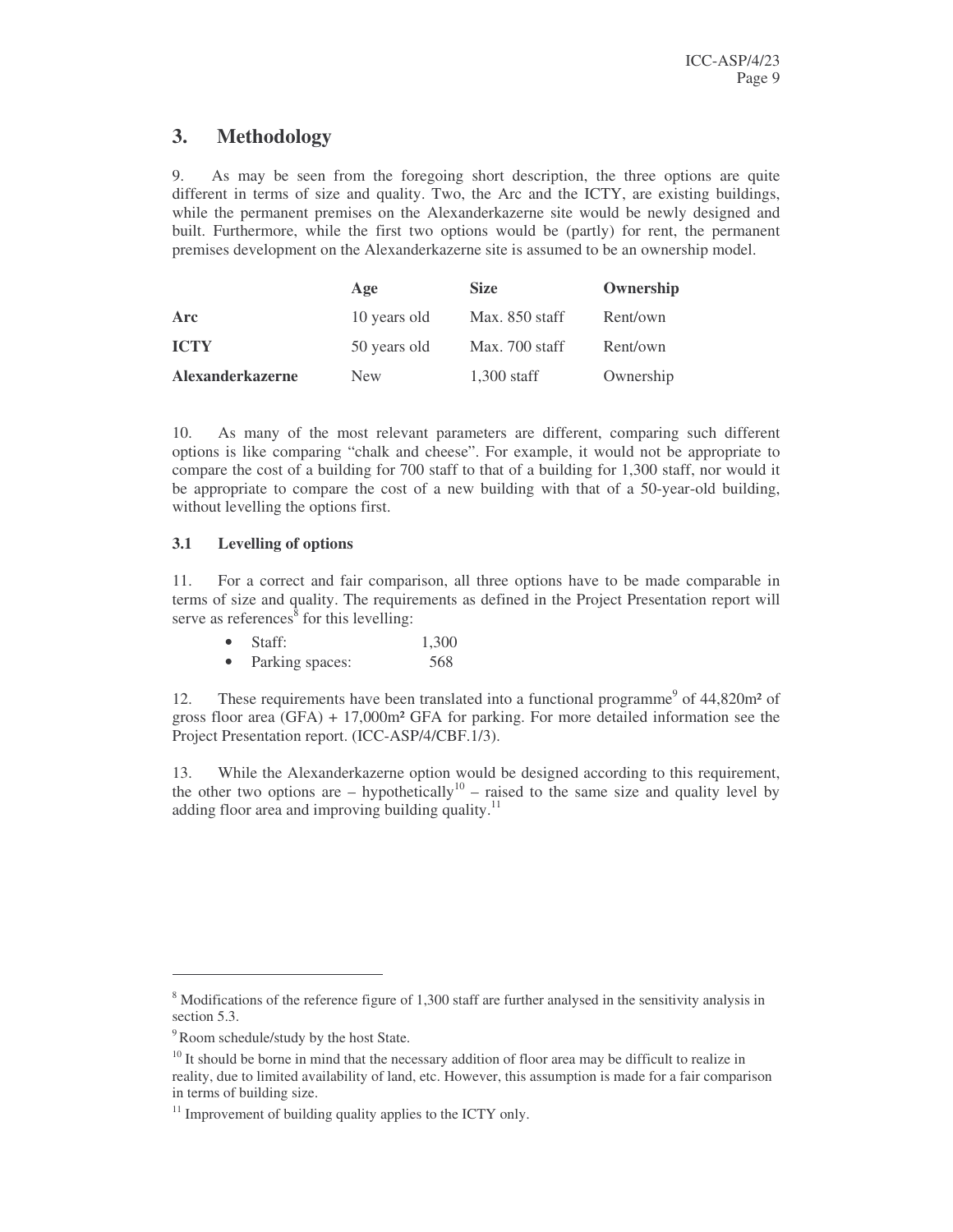14. The following chart depicts this levelling approach:



It is important to recognize that the Arc and the ICTY are not, and cannot, be fully raised to the same level as the Alexanderkazerne.

#### **3.2 Financial comparison**

15. The logic underlying the financial comparison of the three options is the same as that described above: annual costs are estimated for the new building parts and added to the rent for the existing building. The same parameters are used for all three options.



16. Different parameters for each of the options are important. While the cost of an existing building part is defined mainly by the rent, the cost of a new building part is largely influenced by the construction costs. The following section explains the individual parameters for each option.

17. All costs used in the following calculations are based on the 2005 price level. In section 5, they are aggregated and extrapolated to the 2012 price level.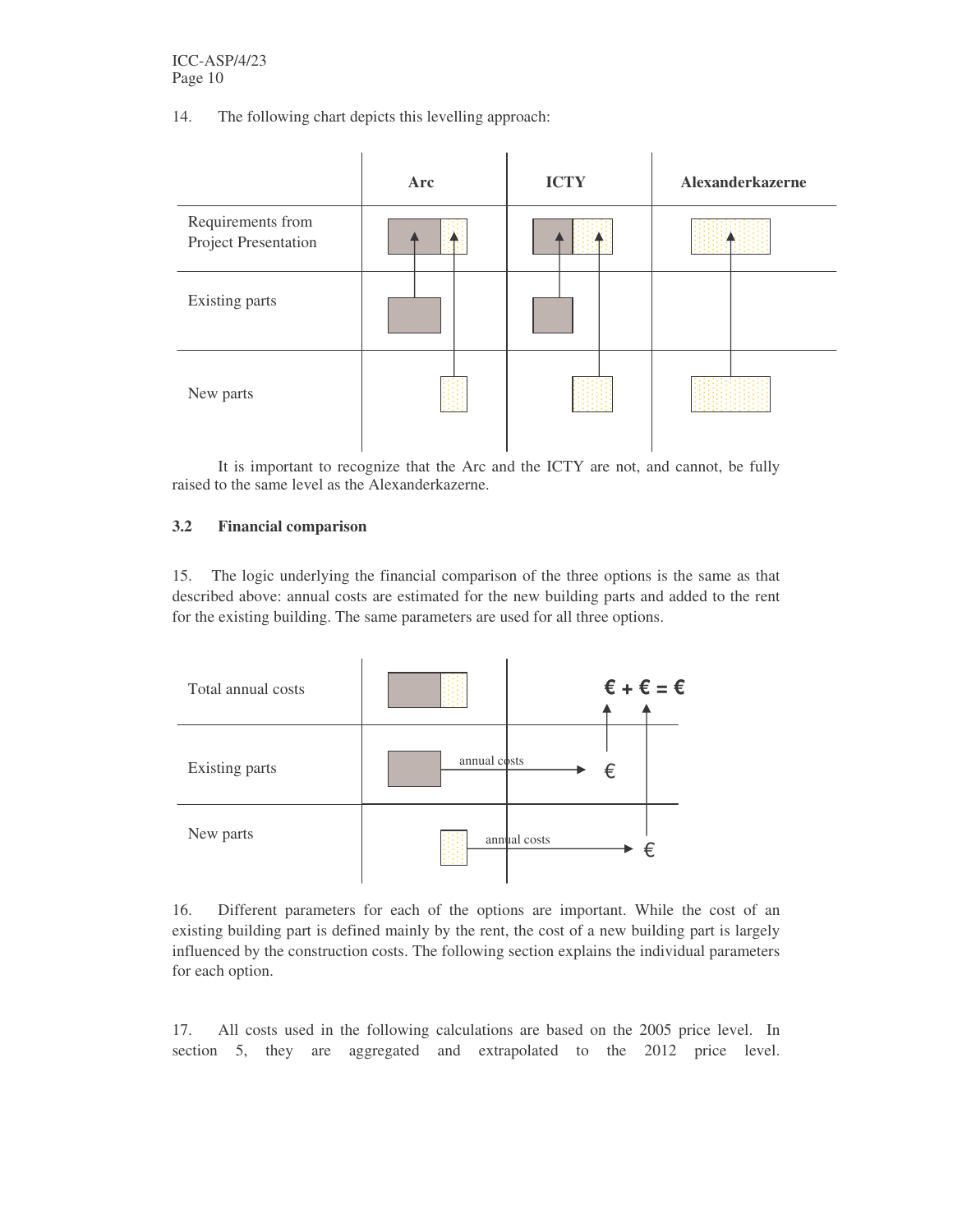## **4. Basic Assumptions**

18. The overall costs of each option are composed of the sum of the individual parameters. Some of the parameters apply to all options (e.g. operating costs), while others apply only to the existing rented parts or only to the new building parts.

19. The following matrix shows the parameters and their relevance to each of the options:

|                                                                     |       | Arc                      | <b>ICTY</b>         | Alexander- |
|---------------------------------------------------------------------|-------|--------------------------|---------------------|------------|
|                                                                     | Ref.  |                          |                     | kazerne    |
| <b>Existing parts:</b>                                              |       |                          |                     |            |
| Rent for buildings<br>$\bullet$                                     | 4.1   | X                        | X                   |            |
| Cost of the necessary<br>$\bullet$<br>reconstruction and adjustment | 4.2.1 | $\overline{\phantom{a}}$ | X                   |            |
| Rent for the parking space<br>$\bullet$                             | 4.1   | X                        | X                   |            |
| Operating costs<br>$\bullet$                                        | 4.4.1 | X                        | X                   |            |
| Maintenance costs<br>$\bullet$                                      | 4.4.2 | $(X)^{12}$               | $(X)$ <sup>12</sup> |            |
| New parts:                                                          |       |                          |                     |            |
| Cost of the construction of new<br>$\bullet$<br>office space        | 4.2.2 | X                        | X                   | X          |
| Cost of the construction of new<br>$\bullet$<br>parking space       | 4.2.2 | X                        | X                   | X          |
| Cost of the land<br>$\bullet$                                       | 4.3   | X                        | X                   | X          |
| Cost of external<br>$\bullet$<br>works/landscaping                  | 4.2.3 | X                        | X                   | X          |
| Operating costs<br>$\bullet$                                        | 4.4.1 | X                        | X                   | X          |
| Maintenance costs<br>$\bullet$                                      | 4.4.2 | X                        | X                   | X          |

For each of the parameters shown here, a figure has to be established. The figures chosen are explained in the following paragraphs.

20. Financing costs are taken into consideration within the individual parameters and explained further in section 4.5. The financing conditions that an organization like the Court should be able to obtain remain to be determined – hence the following figures can only be rough first assumptions. The exploration of financing methods and subsequent fine-tuning (financial engineering) will be an important task in the development of the permanent premises.

21. It is important to recognize that at this early stage, without concrete design or approved specifications, the following assumptions are derived from benchmarks pertaining to comparable projects and can be seen only as preliminary rough assumptions with a possible

<sup>&</sup>lt;sup>12</sup> Included in the rent.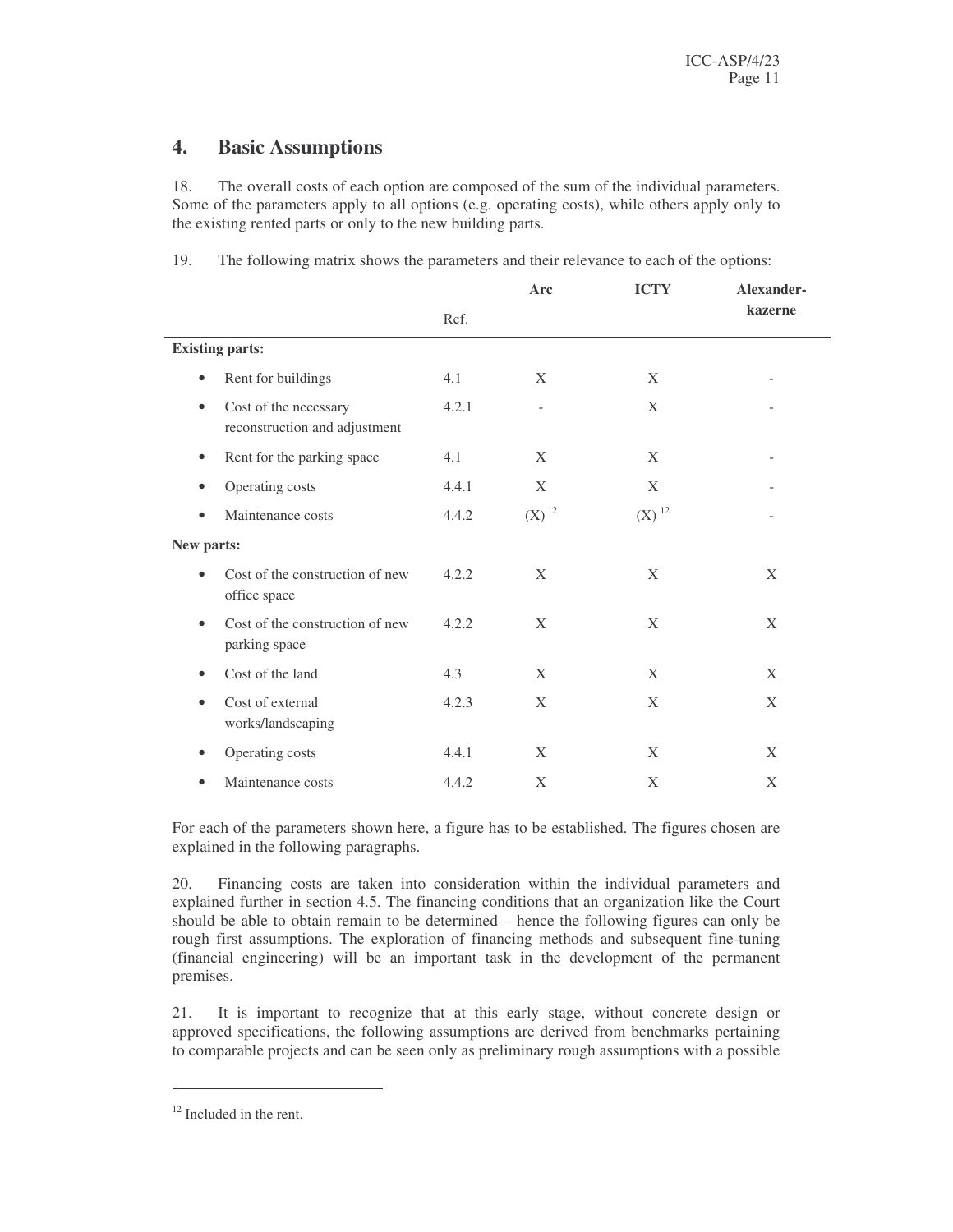ICC-ASP/4/23 Page 12

variance of +/- 15% in relation to the overall final costs. This applies equally to all three options. For the purpose of this comparison, these assumptions provide a reasonable basis, since it follows that any change in costs will influence all three options in the same direction. In order to quantify this possible influence, a sensitivity analysis has been carried out (see section 5.3).

#### **4.1 Rent**

22. For the Arc and the ICTY, the annual rent as indicated by the host State has been taken into consideration for the existing premises.

|           | <b>Main building</b> | <b>Parking space</b> |
|-----------|----------------------|----------------------|
| Arc: $13$ | €5,311,200 per year  | €296,738 per year    |
| ICTY:     | €2,540,900 per year  | €379,100 per year    |

#### **4.2 Construction costs**

23. The construction costs are estimated on the basis of square-metre benchmarks of similar projects (court buildings, offices, high-security buildings such as banks, prisons), taken from a database with detailed information on more than  $1,300$  projects<sup>14</sup>.

24. The square-metre costs for the different options are extremely different: The Arc is considered to have been handed over by the host State in good condition, whereas the ICTY will need major reconstruction to be suitable for the Court. The premises on the Alexanderkazerne site will be a completely new construction.

25. The construction costs per m² (4.2.5) are composed of the basic construction costs  $(4.2.1 - 4.2.3)$ , the incidental building costs  $(4.2.4)$  and a margin for unforeseen expenses. The total construction costs are calculated at the end of this section (4.2.7).

#### **4.2.1 Necessary reconstruction**

26. The following assumptions have been made to estimate the construction costs:

| Arc:              | $\epsilon$ 0/m <sup>2</sup> | The assumption here is that the building is in good<br>condition and would be handed over in a condition<br>comparable to a new<br>building.<br>that is                                 |  |
|-------------------|-----------------------------|-----------------------------------------------------------------------------------------------------------------------------------------------------------------------------------------|--|
| ICTY:             | €1,000/m <sup>2</sup>       | The underlying assumption is that only the concrete<br>core and the main structure of the facade can be<br>reused. All building technology, windows, interior,<br>etc. will be renewed. |  |
| Alexanderkazerne: | $\epsilon$ 0/m <sup>2</sup> | N/A                                                                                                                                                                                     |  |

<sup>&</sup>lt;sup>13</sup> Until 2012, the premises of the Arc are provided free of rent. According to the information provided by the host State, the rent of  $\epsilon$  5.3 million is reflects local market conditions.

<sup>&</sup>lt;sup>14</sup> Drees & Sommer Project Management Consultants.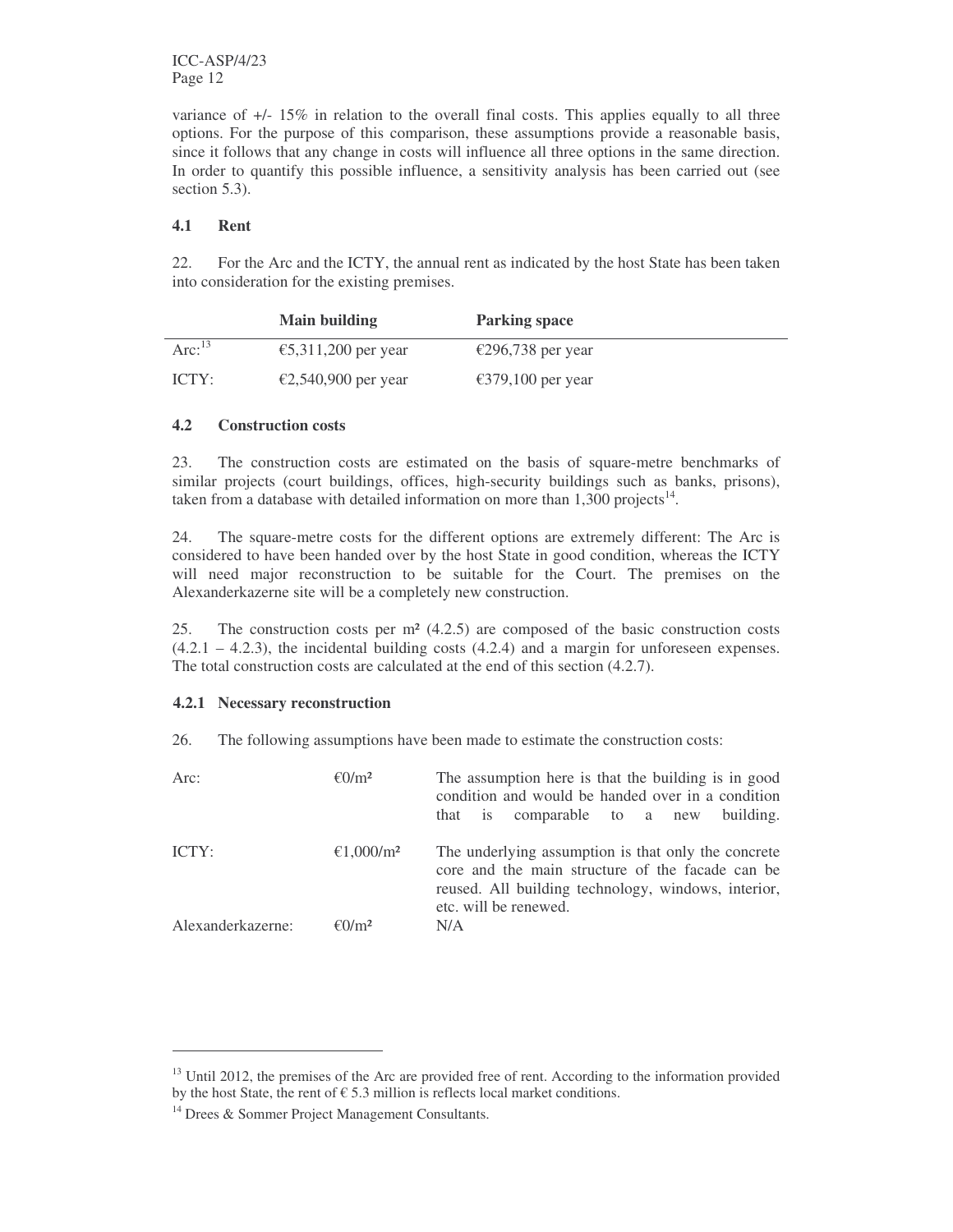#### **4.2.2 New construction**

27. Due to the high security and functional needs of the premises, particularly conservative assumptions (i.e. at the higher end of the market range) have been made in estimating building costs for the new parts.

| Main building             | €1.750/m <sup>2</sup> | New building according to the requirements of the |
|---------------------------|-----------------------|---------------------------------------------------|
|                           |                       | project presentation                              |
| Underground <sup>15</sup> | €600/m <sup>2</sup>   | Including high-security measures                  |
| parking space             |                       |                                                   |

**Note**: For all three options, costs of interior finishing (carpeting, etc.) are included; furniture costs are not included.

#### **4.2.3 External works**

28. External works comprise anything done externally or outside the building, such as landscaping (soft landscaping) and circulation areas and roads or pathways (hard landscaping) that are on the site.

29. The underlying assumption is that 30% of the land is covered with buildings and that the remaining 70% is therefore subject to external works.

30. The cost of external works is estimated at an average of  $\epsilon 80/m^2$  plus 10% for unforeseen expenses.

|                  | Area of land         | <b>Price</b>                 | <b>Total</b> | Annual   |
|------------------|----------------------|------------------------------|--------------|----------|
| Arc              | $10,860 \text{ m}^2$ | $\epsilon$ 88/m <sup>2</sup> | €955,700     | €63,097  |
| <b>ICTY</b>      | $14,480 \text{ m}^2$ | $\epsilon$ 88/m <sup>2</sup> | €1,274,267   | €84,129  |
| Alexanderkazerne | $31.374 \text{ m}^2$ | €88/m <sup>2</sup>           | €2,760.912   | €182,279 |

#### **4.2.4 Incidental building costs**

31. The incidental building costs comprise the costs in respect of designers, project managers, management, permission fees, samples, tests, etc. Depending on complexity, they account for between 16% and 20% of the overall construction costs. Because of the increased planning effort in the case of reconstruction, the incidental building costs are around 4% higher. The following figures are chosen to reflect the high degree of complexity, especially in terms of security:

- 20% for new construction
- 24% for reconstruction and refurbishment
- 16% for underground parking space

<sup>&</sup>lt;sup>15</sup> Underground but not underneath the building.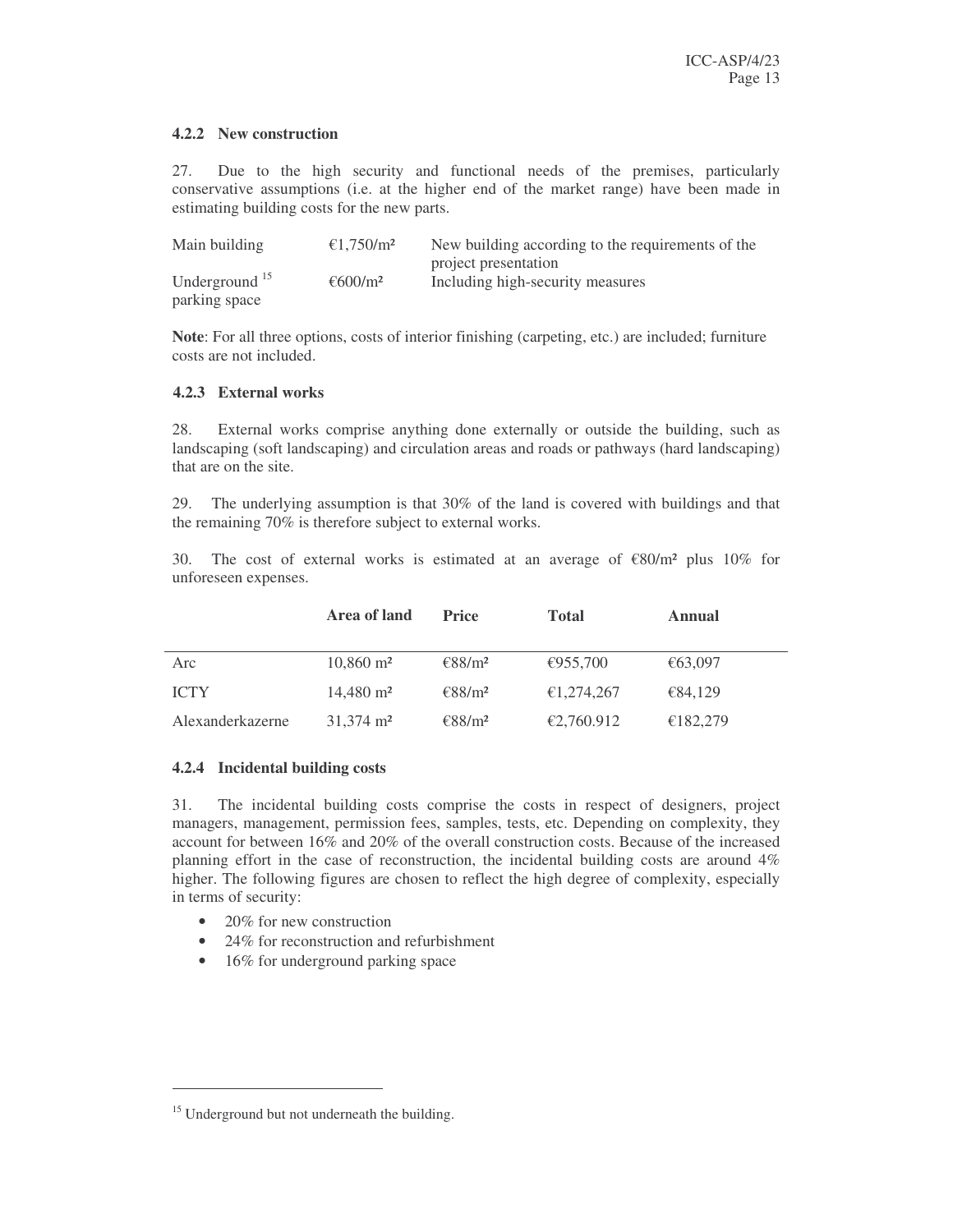#### **4.2.5 Total construction costs per square metre**

32. Total construction costs per square metre consist of construction costs (4.2.1 to 4.2.3), incidental costs and a 10% supplement for unforeseen expenses.

|                           | <b>Reconstruction</b> |             | <b>New parts</b> |               |             |
|---------------------------|-----------------------|-------------|------------------|---------------|-------------|
|                           |                       |             | Parking          |               |             |
|                           | Arc                   | <b>ICTY</b> | All options      | (underground) | Landscaping |
| <b>Construction costs</b> | €0                    | €1,000      | €1,750           | €600          | €80         |
| Incidental building costs | (24%)                 | 24%         | 20%              | 16%           | incl.       |
| Supplement for unforeseen |                       |             |                  |               |             |
| expenses                  | €0                    | €100        | €100             | 10%           | $10\%$      |
| Total $(/m^2 GFA)$        | €0                    | €1,340      | €2,200           | €756          | €88         |

It should be pointed out again that these total assumptions are quite conservative (i.e. at the higher end of the market range).

#### **4.2.6 Calculation of required area**

33. The Project Presentation defines a requirement of  $44,820m^2$  GFA<sup>16</sup> for a staffing level of 1,300. The average<sup>17</sup> for each staff member is therefore 34.5 m<sup>2</sup> GFA.

34. The difference between the required staffing level of 1,300 and the maximum capacity of the Arc (850) and the ICTY (700) determines the requirement for additional area. Office space for 450 additional staff must therefore be created for the Arc and office space for 600 staff in the case of the ICTY option.

|        | Requirement | <b>Max.</b><br>capacity | <b>New</b> | Average $m2$<br>per staff | <b>Required new</b><br>area $(GFA)$ |
|--------|-------------|-------------------------|------------|---------------------------|-------------------------------------|
|        |             |                         |            | (GFA)                     |                                     |
| - Arc  | 1.300       | 850                     | 450        | $34.5 \text{ m}^2$        | $15.515 \text{ m}^2$                |
| - ICTY | 1.300       | 700                     | 600        | $34.5 \text{ m}^2$        | $20,686$ m <sup>2</sup>             |

<sup>&</sup>lt;sup>16</sup> GFA: gross floor area.

<sup>&</sup>lt;sup>17</sup> Total area divided by number of staff: 44,820m<sup>2</sup>/1,300=34.5m<sup>2</sup>. This average includes the office space as well as circulation areas, communal areas, conference rooms, etc. Hence, the m² average should not be confused with the actual size of the individual offices. For this information, see the Project Presentation, section III.6: Offices, p. 19.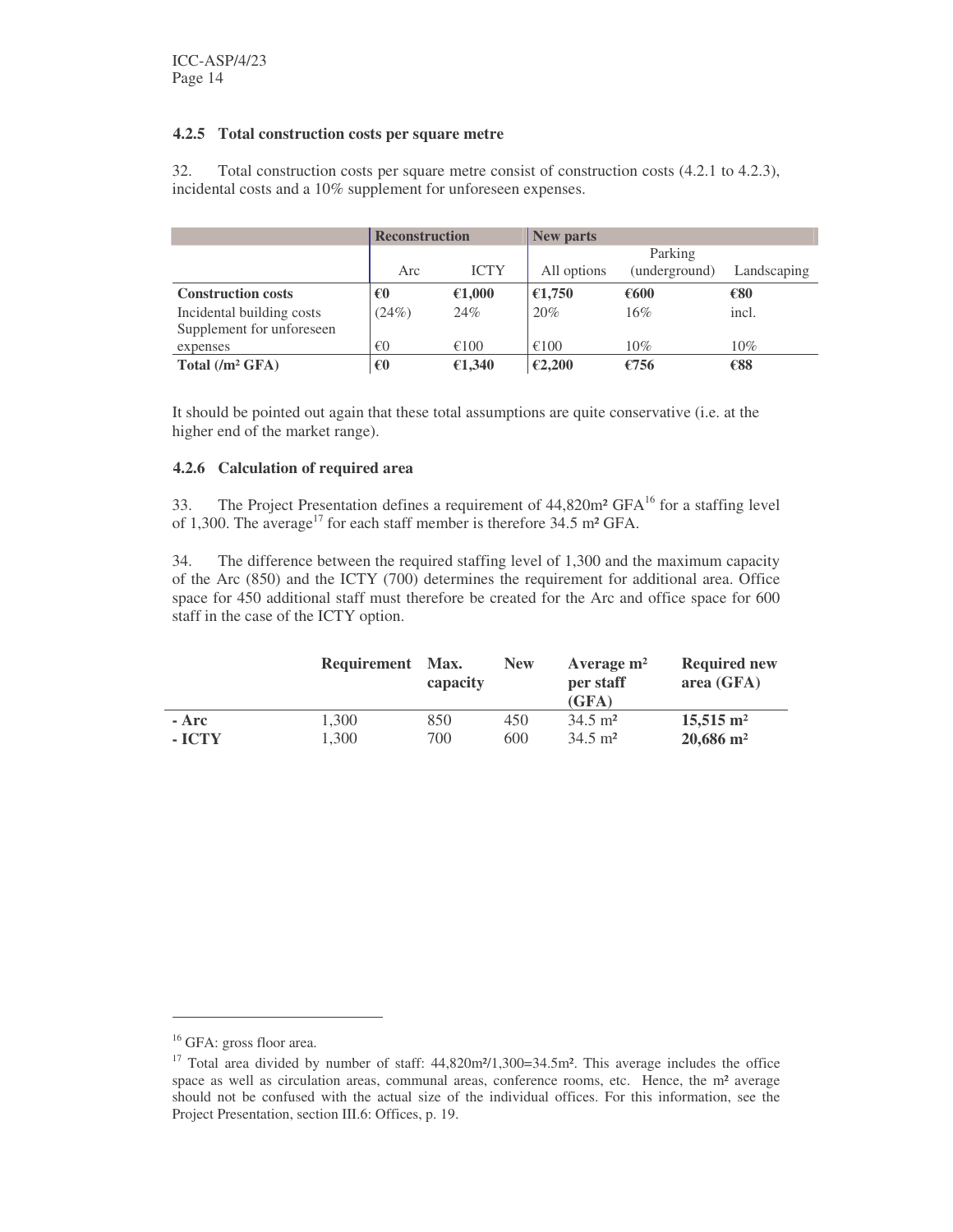#### **4.2.7 Total construction costs**

|                       | <b>Size</b>             | <b>Price</b>          | <b>Total</b> | Annual     |
|-----------------------|-------------------------|-----------------------|--------------|------------|
| <b>Reconstruction</b> |                         |                       |              |            |
| - ICTY                | 24.548 m <sup>2</sup>   | €1.340/m <sup>2</sup> | €32,894.320  | €2,913,301 |
| New construction:     |                         |                       |              |            |
| - Arc                 | $15.515 \text{ m}^2$    | €2.200/m <sup>2</sup> | €34,132,154  | €2,209,015 |
| - ICTY                | $20.686$ m <sup>2</sup> | €2.200/m <sup>2</sup> | €45,509,538  | €2,945,353 |
| - Alexanderkazerne    | 44,820 m <sup>2</sup>   | €2,200/m <sup>2</sup> | €98,604,000  | €6,381,598 |
| New parking:          |                         |                       |              |            |
| - Arc                 | $5.821 \text{ m}^2$     | €756/m <sup>2</sup>   | €4,400,359   | €290,518   |
| - ICTY                | $5,127 \text{ m}^2$     | €756/m <sup>2</sup>   | €3,875,964   | €255,896   |
| - Alexanderkazerne    | $17,130 \text{ m}^2$    | €756/m <sup>2</sup>   | €12,950,280  | €854,995   |

35. The table below shows total construction costs for the different building parts:

#### **4.3 Size and cost of land**

#### **4.3.1 Size**

36. For the Arc and the ICTY, the existing buildings do not provide sufficient capacity to accommodate the required staffing level of 1,300 persons. Additional office space will therefore have to be rented or constructed. For purposes of comparability, the ratio between the required gross floor area of the buildings and the required land is assumed to be 1:1. Thus, according to the calculation in subsection 4.2.6, the additionally required land for the Arc is assumed to be 15,515m² and for the ICTY 20,686m².

37. In the interest of a fair comparison, the hypothetical price for the Alexanderkazerne land does not include the entire site of 72,000m<sup>2</sup> but relates solely to the area that is necessary for "Full capacity" as defined in the Project Presentation (44,820m²). The remaining square metres can be treated as a potential later option in case of an unforeseen need to expand.

#### **4.3.2 Costs**

38. In the light of this comparison, a local market value<sup>18</sup> of  $\epsilon$ 500/m<sup>2</sup> has been assumed.

|                         | Size of land         | <b>Market</b><br>price        | <b>Total</b> | annual     |
|-------------------------|----------------------|-------------------------------|--------------|------------|
| Arc                     | $15.515 \text{ m}^2$ | $\epsilon$ 500/m <sup>2</sup> | €7,757,308   | €492,750   |
| <b>ICTY</b>             | $20,686 \text{ m}^2$ | €500/m <sup>2</sup>           | €10.343,077  | €657,001   |
| <b>Alexanderkazerne</b> | $44.820 \text{ m}^2$ | €500/m <sup>2</sup>           | £22,410,000  | €1,423,501 |

<sup>&</sup>lt;sup>18</sup> Market value as indicated by the host State (Future permanent premises of the International Criminal Court: Financing models (ICC-ASP/4/CBF.1/INF.1), p. 10).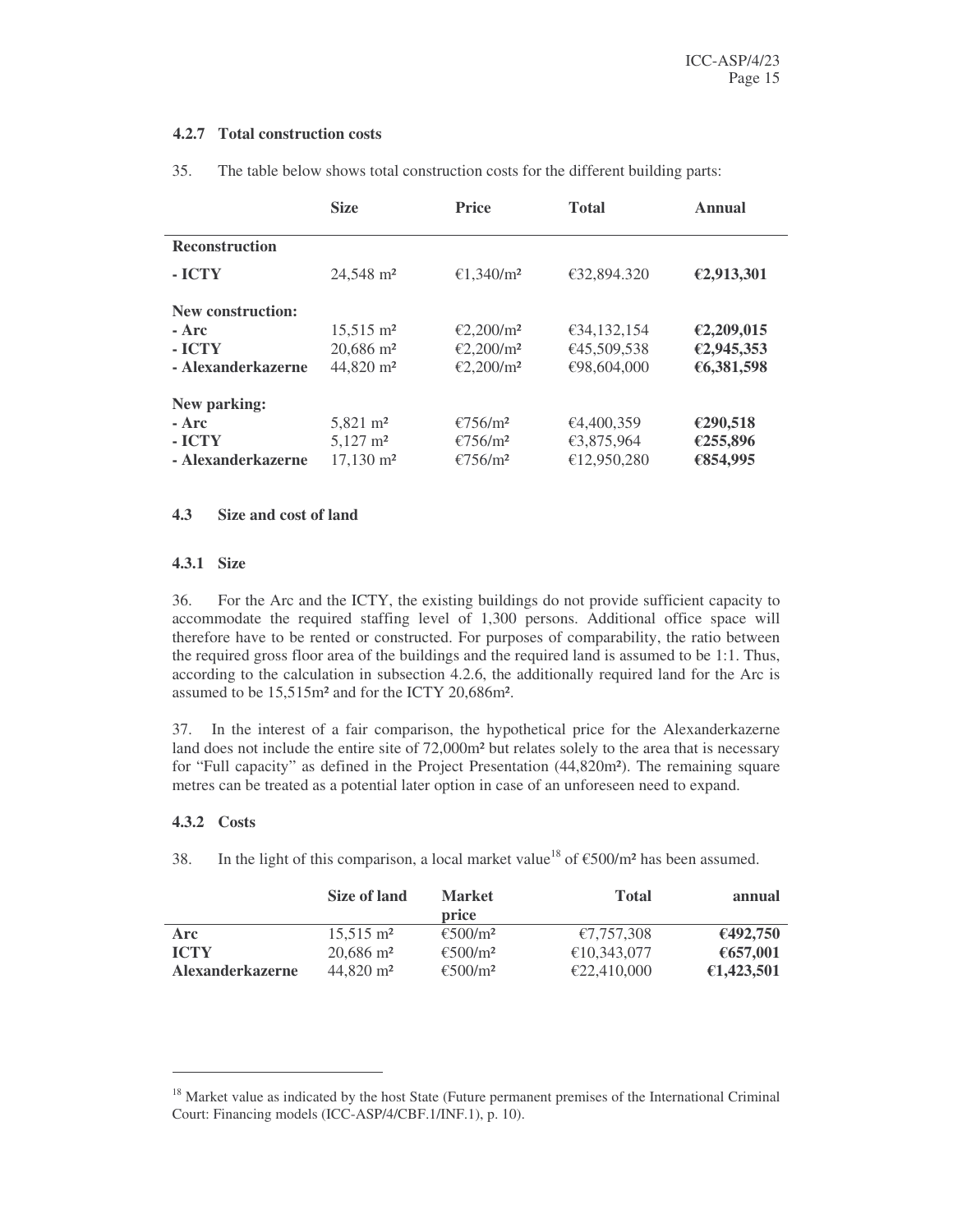#### **4.4 Operating and maintenance costs**

39. Operating costs comprise mainly electricity, heating, sewage, local authority charges, cleaning and other normal running expenses.

40. Maintenance costs include inspection, overhaul, repair, preservation and the replacement of parts. Maintenance activities keep an asset in good working condition throughout its estimated useful life.

#### **4.4.1 Operating costs**

41. The assumptions for operating costs are derived from a survey of European office buildings.<sup>19</sup> In the case of a high-rise building like the Arc, the operating costs are, on average, around 10% higher.

| Arc:              | $€46.20/m²$ /year |
|-------------------|-------------------|
| ICTY:             | $€42.00/m²$ /year |
| Alexanderkazerne: | $€42.00/m²$ /year |

42. Optimizations and savings in operating costs in respect of the new building parts are desirable and achievable. However, according to the approach followed in this report, a conservative assumption would be that the operating costs for the old and the new building parts are similar. 20

43. The following table shows expected annual operating costs:

|                          | <b>Size</b>           | <b>Price</b>         | <b>Annual</b> |
|--------------------------|-----------------------|----------------------|---------------|
| <b>Reconstruction</b>    |                       |                      |               |
| - Arc                    | $32,910 \text{ m}^2$  | €46.8/m <sup>2</sup> | €1,540,188    |
| - ICTY                   | 24,548 m <sup>2</sup> | €42.0/m <sup>2</sup> | €1,031,016    |
| <b>New construction:</b> |                       |                      |               |
| $- Arc$                  | $15,515 \text{ m}^2$  | €42.0/m <sup>2</sup> | €651,614      |
| - ICTY                   | 20,686 m <sup>2</sup> | €42.0/m <sup>2</sup> | €868,818      |
| - Alexanderkazerne       | 44,820 m <sup>2</sup> | €42.0/m <sup>2</sup> | €1,882,440    |

#### **4.4.2 Maintenance costs**

44. For maintenance, servicing and inspection, the following benchmarks<sup>21</sup> have been applied as average figures for 25 years:

| €5/m <sup>2</sup> /year                    |
|--------------------------------------------|
| (for small repairs that are not covered by |
| the rent)                                  |
| $\epsilon$ 20/m <sup>2</sup> /year         |
| $\epsilon$ 2/m <sup>2</sup> /year          |
| $\epsilon$ 8/m <sup>2</sup> /year          |
| €18/m <sup>2</sup> /year                   |
|                                            |

<sup>&</sup>lt;sup>19</sup> Office Service Charge Analysis Report 2004 by Jones Lang Lasalle.

 $20$  Except for the difference that arises from the Arc being a high-rise tower.

<sup>&</sup>lt;sup>21</sup> Source: Drees & Sommer Facility Management Consultants.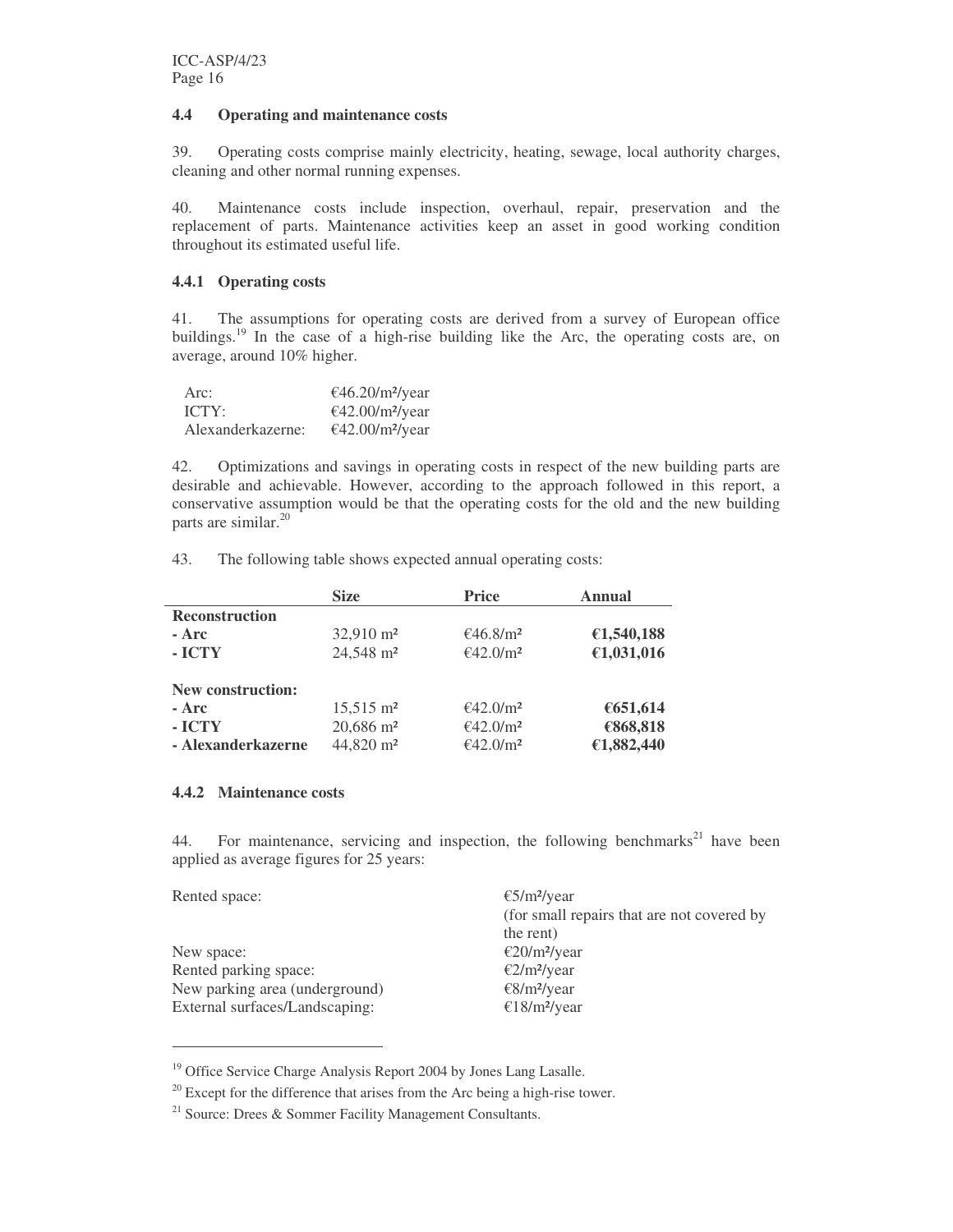|                          | Size                    | Price                       | <b>Annual</b> |
|--------------------------|-------------------------|-----------------------------|---------------|
| <b>Rented</b>            |                         |                             |               |
| - Arc                    | $32,910 \text{ m}^2$    | $\epsilon$ 5/m <sup>2</sup> | €164,550      |
| - Arc parking            | $11,250 \text{ m}^2$    | $\epsilon$ 2/m <sup>2</sup> | €22,500       |
| - ICTY                   | 24,548 m <sup>2</sup>   | $\epsilon$ 5/m <sup>2</sup> | €122,740      |
| - ICTY parking           | $7,020 \text{ m}^2$     | $\epsilon$ 2/m <sup>2</sup> | €13,331       |
| <b>New construction:</b> |                         |                             |               |
| - Arc                    | $15,515$ m <sup>2</sup> | €20/m <sup>2</sup>          | €310,292      |
| - ICTY                   | $20,686$ m <sup>2</sup> | €20/m <sup>2</sup>          | €413,723      |
| - Alexanderkazerne       | 44,820 m <sup>2</sup>   | €20/m <sup>2</sup>          | €896,400      |
| New parking:             |                         |                             |               |
| - Arc                    | $5,790 \text{ m}^2$     | € $8/m2$                    | €46,320       |
| - ICTY                   | $5,100 \text{ m}^2$     | € $8/m2$                    | €40,800       |
| - Alexanderkazerne       | $17,040m^2$             | € $8/m2$                    | €136,320      |
| External /               |                         |                             |               |
| Landscaping:             |                         |                             |               |
| - Arc                    | $5,790 \text{ m}^2$     | €18/m <sup>2</sup>          | €195,484      |
| - ICTY                   | $5,100 \text{ m}^2$     | €18/m <sup>2</sup>          | €260,646      |
| - Alexanderkazerne       | 17,040m <sup>2</sup>    | €18/m <sup>2</sup>          | €564,732      |

45. The following table shows the maintenance costs for the different parts:

#### **4.5 Financing costs**

46. Besides the rent, construction costs, land costs, operating costs and maintenance costs, the financing costs are the last crucial parameter of total costs. The financing conditions that an organization like the Court should be able to obtain remain to be negotiated. The following figures can therefore only be first rough assumptions. Exploration of financing methods and subsequent fine-tuning (financial engineering) will be an important task in the development of the permanent premises.

47. For the purpose of this comparison, the same favourable market conditions have been assumed for all three options.

#### **4.5.1 Interest rate assumptions**

48. Interest rate assumptions for a 25-year loan:

| For the Court            | $4.5\%$ |
|--------------------------|---------|
| For an external investor | 5%      |

#### **4.5.2 Financing scheme for the reconstruction of the ICTY**

49. The reconstruction and refurbishment of the ICTY is assumed to be carried out by the owner of the building, i.e. an external investor. During the following rent period (as of 2012), these costs will be reflected in the rent for the Court.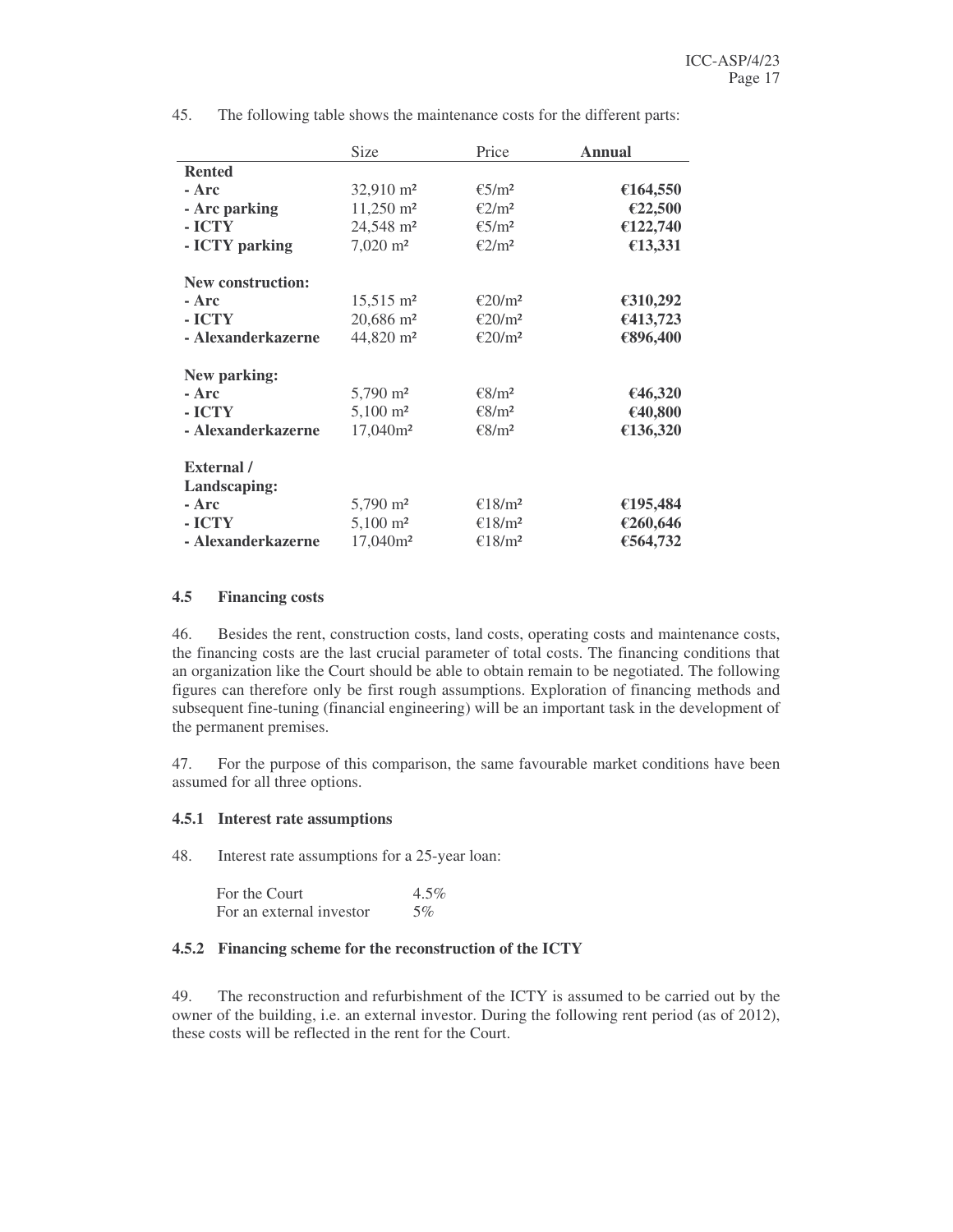50. Before the long-term loan during the rent period, building projects are often (pre-)financed by bridge loans. A bridge loan, as a type of short-term loan, is typically used to cover financial demands during the construction phase while alternative long-term funding is being arranged.

51. The assumed interest rate is 5%. For the redistribution of the costs of the bridge loan, a discount rate of 8% has been applied.

52. For detailed calculations see Annex (Calculation of total costs: Annual costs).

#### **4.5.3 Financing of new parts**

53. In contrast to the rented (existing) building parts of the Arc and the ICTY, the new building parts are assumed to be financed through a typical ownership (annuity) model with a pay-back period of 25 years.

54. For the land, these financing costs arise from the outset, since the land has to be bought as a whole. In the case of financing costs for construction, however, only a portion (e.g.  $50\%^{22}$ ) of such costs arises in the initial phase. This is because the need for financing is spread over the period of construction (at the very beginning the required loan to be financed is very low, whereas at the end the entire loan has to be financed). $^{23}$ 

55. For detailed calculations see Annex (Calculation of total costs: Annual costs).

#### **4.6 Other considerations**

56. The costs are extrapolated to the 2012 price level with an average annual inflation rate of 3.0%, which results in an increase of 23% compared to 2005.

57. Furniture, furnishings and inventory will be similar for all three options and are usually not part of the building costs. These items are therefore not taken into consideration here.

58. Taxes are not considered.

<sup>&</sup>lt;sup>22</sup> Simplified formula.

<sup>&</sup>lt;sup>23</sup> Simplified formula: Cost of bridge loan = Costs (for land or construction) x Interest rate x Time (years).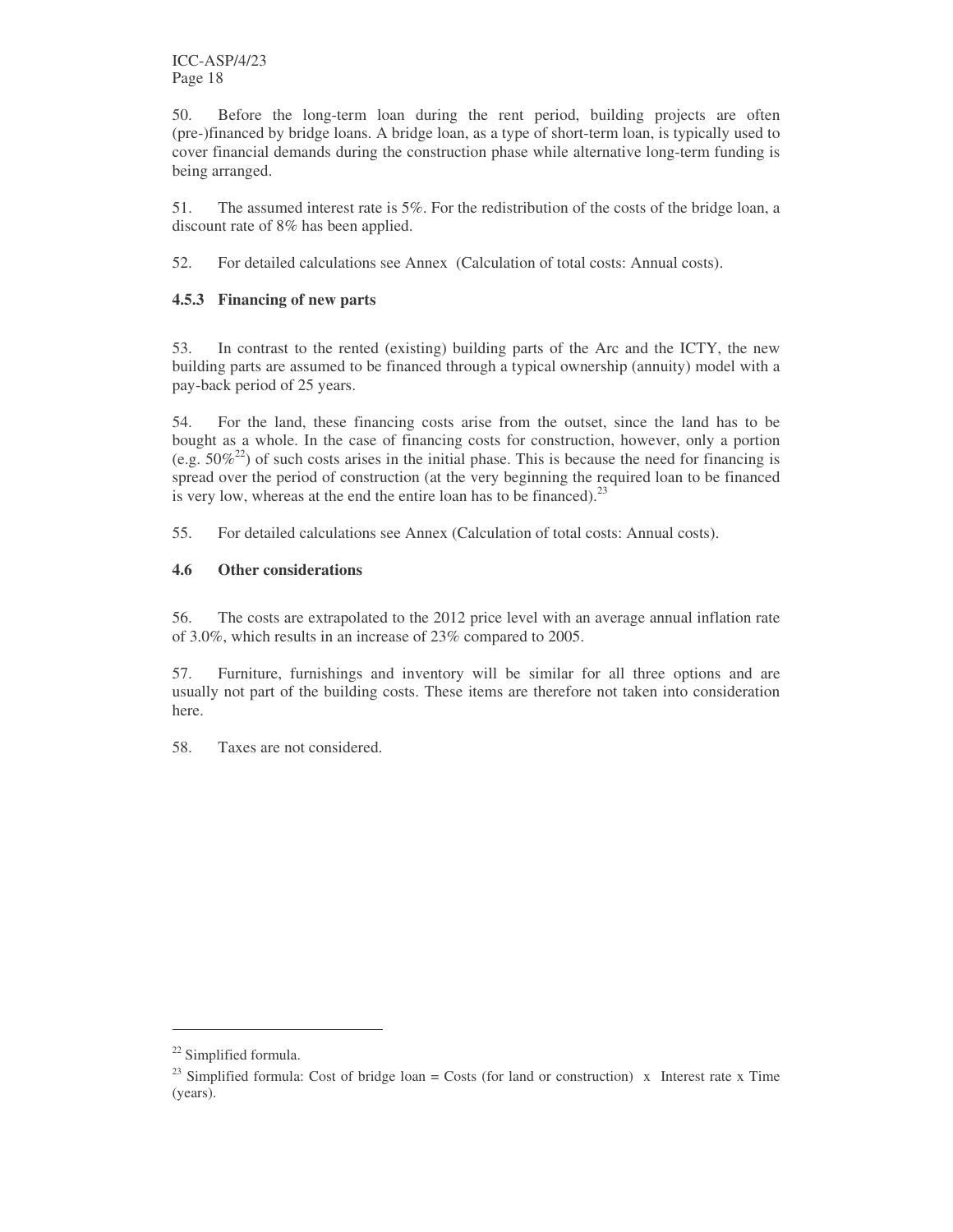## **5. Financial Comparison**

#### **5.1 Total annual costs**

59. Based on the assumptions of section 4, the following table provides the main cost components that add up to total annual costs. The structure of the table follows the same pattern as the model introduced in the methodology: the annual costs for both the existing parts and the new parts are determined and then added up to yield the total annual costs for each option.

|     | <b>Annual costs for</b>                                      | Arc         | <b>ICTY</b> | Alexanderkazerne |
|-----|--------------------------------------------------------------|-------------|-------------|------------------|
|     | <b>Existing premises</b>                                     |             |             |                  |
|     | Office building                                              |             |             |                  |
| 4.1 | Rent                                                         | €5,311,200  | €2,540,900  | €0               |
| 4.2 | Reconstruction necessary                                     | €0          | €2,913,301  | €0               |
|     | Parking                                                      |             |             |                  |
| 4.1 | Rent                                                         | €296,738    | €379,100    | €0               |
| 4.4 | Operating                                                    | €1,540,188  | €1,031,016  | €0               |
|     | Maintenance                                                  |             |             |                  |
| 4.4 | Office building                                              | €164,550    | €122,740    | €0               |
| 4.4 | Parking                                                      | €22,500     | €13,331     | €0               |
|     | <b>Subtotal existing premises</b>                            | £7,335,176  | €7,000,388  | €0               |
|     | <b>New premises</b>                                          |             |             |                  |
|     | Office building                                              |             |             |                  |
|     | Construction necessary                                       |             |             |                  |
| 4.2 | Main building (incl.                                         | €2,209,015  | €2,945,353  | €6,381,598       |
|     | incidental costs, etc.)                                      |             |             |                  |
|     | Parking                                                      |             |             |                  |
|     | Construction necessary                                       |             |             |                  |
| 4.2 | Construction costs<br>(underground)                          | €290,518    | €255,896    | €854,995         |
| 4.3 | Land (purchase)                                              | €492,750    | €657,001    | €1,423,501       |
| 4.2 | External works (landscaping,                                 | €63,097     | €84,129     | €182,279         |
|     | $etc.$ )                                                     |             |             |                  |
| 4.4 | Operating                                                    | €651,614    | €868,818    | €1,882,440       |
|     | Maintenance                                                  |             |             |                  |
| 4.4 | Office building                                              | €310,292    | €413,723    | €896,400         |
| 4.4 | Landscaping                                                  | €195,484    | €260,646    | €564,732         |
| 4.4 | Parking                                                      | €46,320     | €40,800     | €136,320         |
|     | <b>Subtotal new premises</b>                                 | €4,259,090  | €5,526,366  | €12,322,265      |
|     | Total (price level 2005)                                     | €11,594,266 | €12,526,754 | €12,322,265      |
|     |                                                              | 100,0%      | 108,0%      | 106,3%           |
|     | Total (price level 2012)<br>(assuming 3% inflation per year) | €14,259,484 | €15,406,327 | €15,154,832      |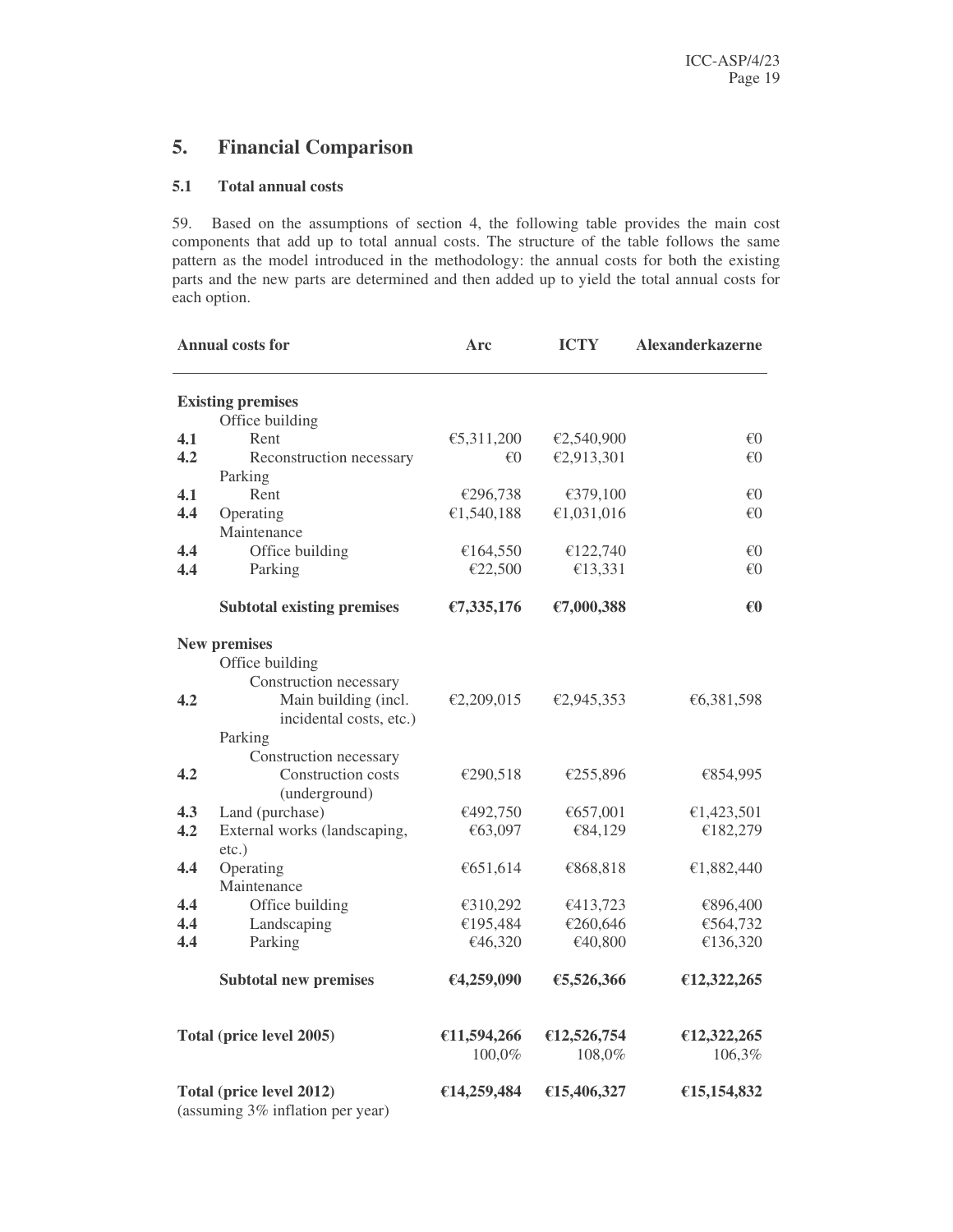#### **5.2 Net present value**

60. Although the annual burden for the ICC is the most relevant figure, the net present value for each option is the sum of the annual costs multiplied by their respective time-value. The applied discount ratio is 7%. The price level is 2012.

|                              | Arc            | <b>ICTY</b>             | Alexanderkazerne |
|------------------------------|----------------|-------------------------|------------------|
| <b>Annual costs</b>          | €14.3 million  | $\epsilon$ 15.4 million | €15.15 million   |
| Net present value (25 years) | €180.9 million | €194.9 million          | €191.7 million   |

#### **5.3 Sensitivity analysis**

61. The sensitivity analysis reveals the impact on the total result of changes in individual parameters. What happens, for example, if the interest rate is 1% higher than expected?

62. The following table presents an overview of the impact on each of the three options of a change in one of the parameters:

|                                   | Impact on total annual burden |          |             |          |
|-----------------------------------|-------------------------------|----------|-------------|----------|
|                                   | <b>Change:</b>                | Arc      | <b>ICTY</b> | Alexkaz. |
| Interest rate                     | $+1\%$                        | $2.9\%$  | $4.0\%$     | 8.0%     |
| Interest rate                     | $-1\%$                        | $-2.8\%$ | $-3.8\%$    | $-7.6\%$ |
| Construction price/m <sup>2</sup> | $+10\%$                       | 2.1%     | $4.7\%$     | 5.8%     |
| Land price/ $m2$                  | $+10\%$                       | 0.4%     | $0.5\%$     | $1.2\%$  |
| Operating costs/m <sup>2</sup>    | $+10\%$                       | 1.9%     | $1.5\%$     | $1.5\%$  |
| Maintenance costs/m <sup>2</sup>  | $+10\%$                       | $0.6\%$  | $0.7\%$     | $1.3\%$  |
| Staffing level                    | $+100$ staff                  | 8.0%     | 7.4%        | 7.2%     |
| Staffing level                    | $-100$ staff                  | $-8.0\%$ | $-7.4\%$    | $-7.2\%$ |

63. The following paragraphs explain the reasoning behind these figures:

#### **Interest rate**

64. The impact of the interest rate depends on the percentage of the newly added part: the more new premises involved (as in the case of the Alexanderkazerne), the greater the influence of the interest rate. Accordingly, the lowest possible interest rates will be necessary, especially in the case of the Alexanderkazerne.

#### **Construction price**

65. The influence of changes in the construction price is related to the number of portions of newly built premises: the more new parts, the greater the influence of the construction price. The construction price has the next greatest impact to the interest rate on overall costs. Consequently, construction costs should be closely monitored during the design and construction period.

#### **Land price**

66. The influence of the land price again depends on the amount of land that is required for each option: the more land purchase the option requires, the greater the influence of its price.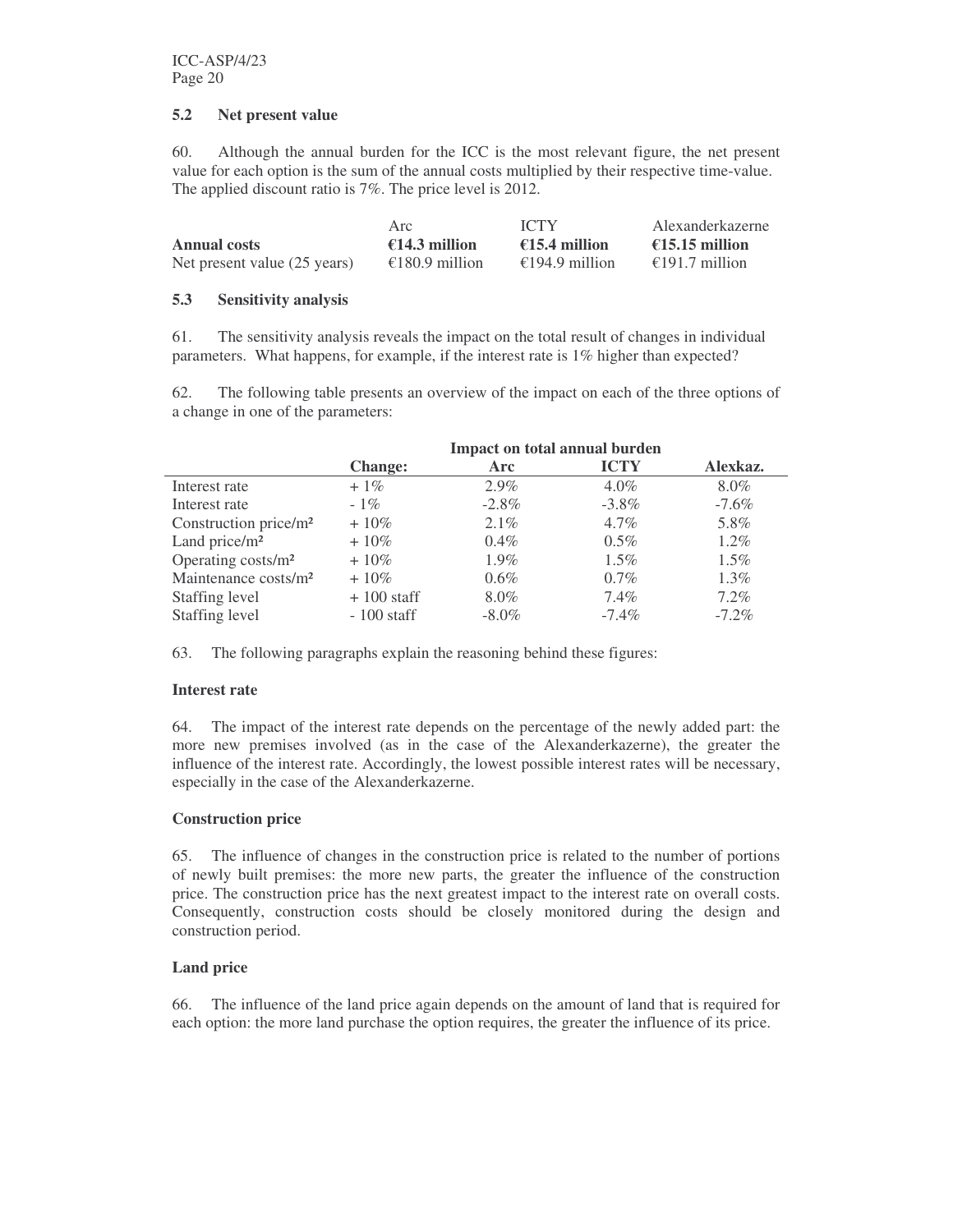67. It should be taken into consideration that the amount of land plays a crucial role in respect of two important requirements: security and scalability:<sup>24</sup>

- Security, because a larger recess from the street decreases the impact of an attack; and
- Scalability, because reserve space must be available in case unforeseen expansion necessitates additional construction.

#### **Operating and maintenance costs**

68. These two parameters have a very similar influence on all three options, since the basis (space for 1,300 staff) is similar.

#### **Staffing level**

69. The sensitivity of the staffing level parameter is of particular importance, since the estimated staffing levels of the organizational units of the Court are still under active and ongoing review. However, the analysis shows that the influence of the staffing levels is similar for all three options, and that the influence is as one would naturally expect: the smaller the Court, the less expensive it will be.

70. Another important consideration in this context is the question of limiting the Court to the existing premises. In other words, what are the costs if the Court decides to limit its (future) capacity to a level that fits in the existing Arc building?

|                    | Arc        | <b>ICTY</b> | Alexkaz.    |
|--------------------|------------|-------------|-------------|
| Staffing level 850 | €9,021,341 | €10.134.338 | €10,272,922 |
|                    | $100\%$    | 112.3%      | 113.9%      |

71. As one would expect, the option to limit the Court to the existing Arc premises is cheaper than opting for new premises on the Alexanderkazerne site. However, the potential negative consequences are considerable:

- The Court would be confined to a capacity of 850 staff members, even if currently unforeseeable developments necessitated higher staffing levels and hence a further possible enlargement of the permanent premises.
- − The Court's spatial, functional and security requirements could not be met adequately.

The question thus remains whether, even with a hypothetical maximum medium-term requirement of 850 staff, the potential savings of 14% outweigh the above-mentioned limitations.

<sup>&</sup>lt;sup>24</sup> With regard to the possibility of adding extensions, see the report on housing options, subsection III.1.4.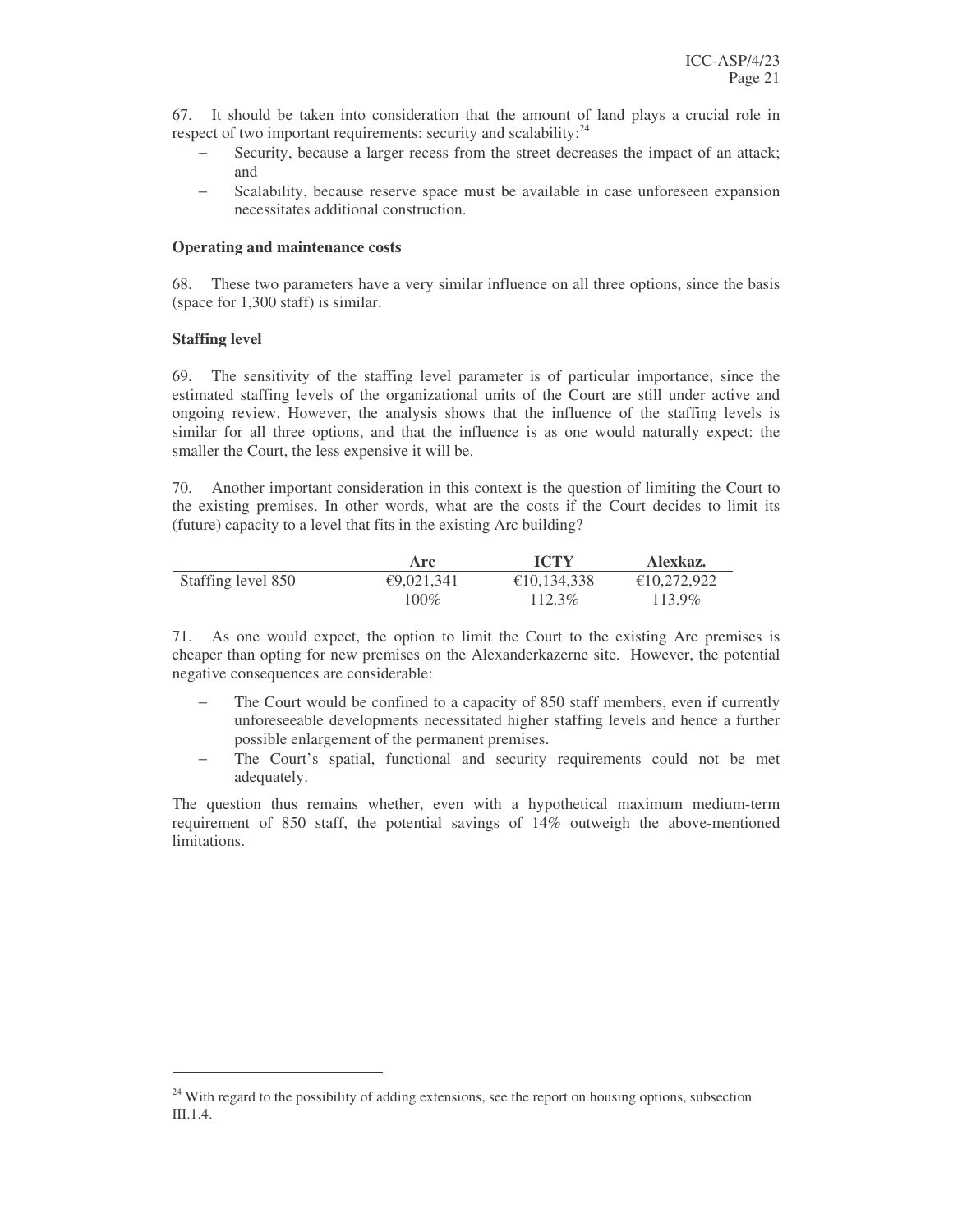## **6. Conclusion**

- 72. The following main conclusions can be drawn from the above:
- The financial comparison of the three options over a period of 25 years, under equal conditions, shows slight cost advantages for the existing interim premises, the Arc.
- New purpose-built premises on the site of the Alexanderkazerne would be approximately 6.3% more expensive than the Arc.
- Reuse and extension of the ICTY would be approximately 8% more expensive than the Arc.
- Reuse and extension of the ICTY would be approximately 1.7% more expensive than the new purpose-built premises on the Alexanderkazerne site.



#### 73. Other important considerations may be:

- The report on housing options (ICC-ASP/4/1) identified clear advantages for the Alexanderkazerne in terms of functionality, security, identity, etc. The question arises whether these advantages would not justify the additional investment of 6.3%.
- The new premises on the Alexanderkazerne site may, as assumed in this report, be fully owned by the Court, which would mean that after the pay-back period the premises would be free of rent. This possibility does not seem likely for the other two options because the buildings are privately owned and currently not for sale.

|                                    | Arc              | <b>ICTY</b>      | <b>Alexanderkazerne</b>           |
|------------------------------------|------------------|------------------|-----------------------------------|
| Annual costs for 25 years (2012)   | €14.3 million    | €15.4 million    | €15.2 million                     |
| Annual costs after 25 years (2037) | OP&M<br>$+$ rent | OP&M<br>$+$ rent | OP&M<br>(Court can be the owner!) |

 $OP =$  operating costs;  $M =$  maintenance costs

<sup>&</sup>lt;sup>25</sup> For all three options, a possible variance of  $+/-15\%$ , as shown in the table above, has to be taken into account to cover unforeseeable increases or decreases in financial, real estate or building costs.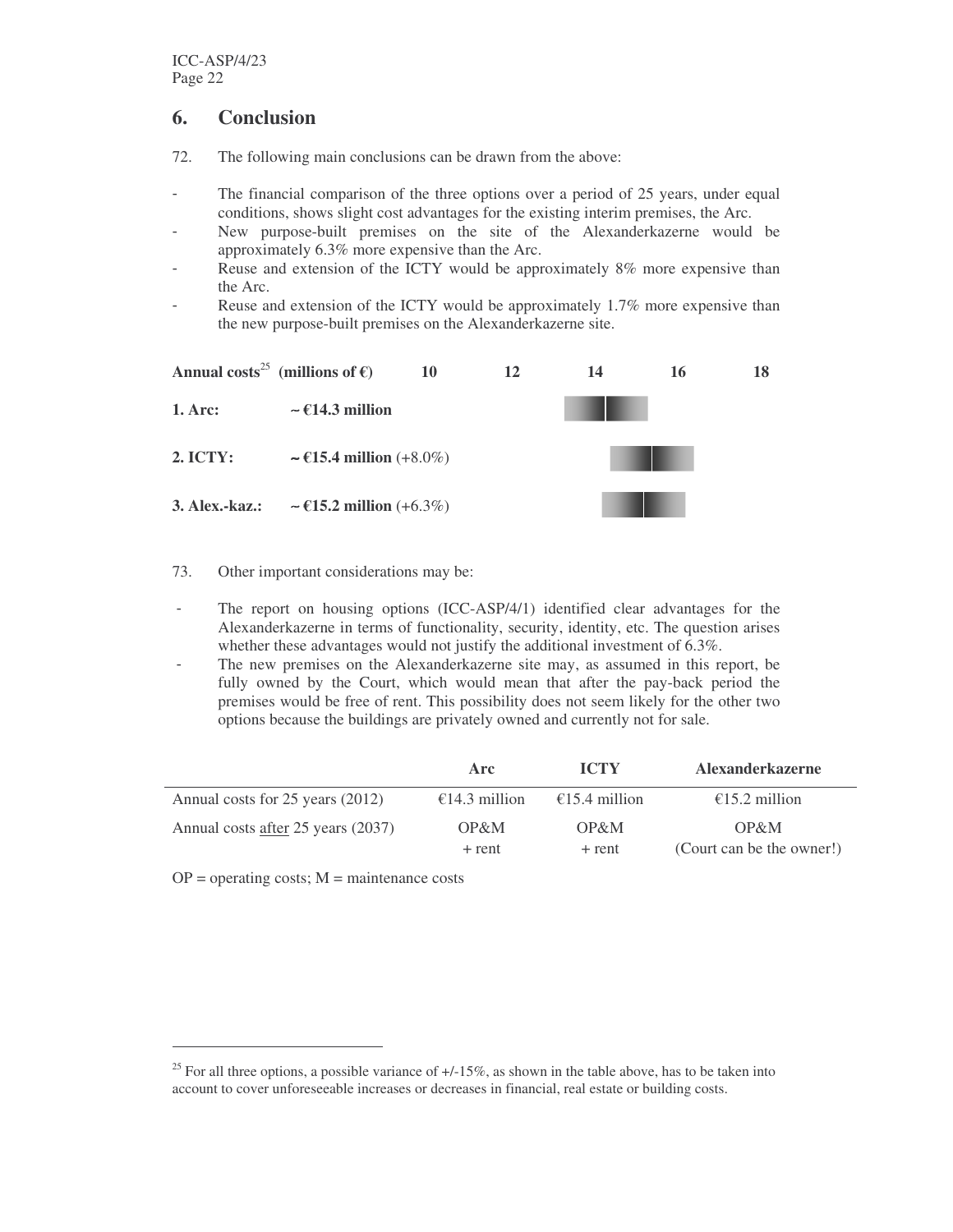#### **Annex**

|                                              | year         | 2009                | 2010 | 2011 | 2012             | 2017       | 2022     | 2027     | 2032     | 2037     |
|----------------------------------------------|--------------|---------------------|------|------|------------------|------------|----------|----------|----------|----------|
|                                              |              | -3                  | $-2$ | $-1$ | $\pmb{0}$        | $\sqrt{5}$ | 10       | 15       | $20\,$   | 25       |
|                                              |              | construction period |      |      | operation period |            |          |          |          |          |
| capital expentiture -> rent                  |              |                     |      |      |                  |            |          |          |          |          |
|                                              |              |                     |      |      |                  |            |          |          |          |          |
| <b>Refurbishment - Arc</b>                   |              |                     |      |      |                  |            |          |          |          |          |
| Intermediate financing                       |              |                     |      |      |                  |            |          |          |          |          |
| Cap-Ex (loan)                                | $0 \in$      |                     |      |      |                  |            |          |          |          |          |
| time                                         | $1,0$ years  |                     |      |      |                  |            |          |          |          |          |
| Interest rate (for intermed. Financing)      | 5,0%         |                     |      |      |                  |            |          |          |          |          |
| <b>Costs for Interm. Finance</b>             | 0€           |                     |      |      | $0 \in$          | $0 \in$    | $0 \in$  | $0 \in$  | $0 \in$  | $0 \in$  |
| Discount rate for later Int-Fin-<br>Payments | 8,0%         |                     |      |      | 1,000            | 0,681      | 0,463    | 0,315    | 0,215    | 0,146    |
| Net Present Value                            | $0 \in$      |                     |      |      | $0 \in$          | $0 \in$    | $0 \in$  | $0 \in$  | $0 \in$  | $0 \in$  |
| Rent                                         |              |                     |      |      |                  |            |          |          |          |          |
| Cap-Ex (loan)                                | $0 \in$      |                     |      |      |                  |            |          |          |          |          |
| assumed profit                               | 8,0%         |                     |      |      | $0 \in$          | $0 \in$    | $0 \in$  | $0 \in$  | $0 \in$  | $0 \in$  |
| Int-Fin-Costs spread                         |              |                     |      |      | $0 \in$          | $0 \in$    | $0 \in$  | 0€       | $0 \in$  | $0 \in$  |
| Total (yearly)                               |              |                     |      |      | 0€               | $0 \in$    | $0 \in$  | $0 \in$  | $0 \in$  | $0 \in$  |
| <b>Reconstruction - ICTY</b>                 |              |                     |      |      |                  |            |          |          |          |          |
| Intermediate financing                       |              |                     |      |      |                  |            |          |          |          |          |
| Cap-Ex (loan)                                | 32.894.320 € |                     |      |      |                  |            |          |          |          |          |
| time                                         | 2,0 years    |                     |      |      |                  |            |          |          |          |          |
| Interest rate (for intermed. Financing)      | 5,0%         |                     |      |      |                  |            |          |          |          |          |
| <b>Costs for Interm. Finance</b>             | 3.289.432€   |                     |      |      | 281.755€         | 281.755€   | 281.755€ | 281.755€ | 281.755€ | 281.755€ |
| Discount rate for later Int-Fin-<br>Payments | 8,0%         |                     |      |      | 1,000            | 0,681      | 0,463    | 0,315    | 0,215    | 0,146    |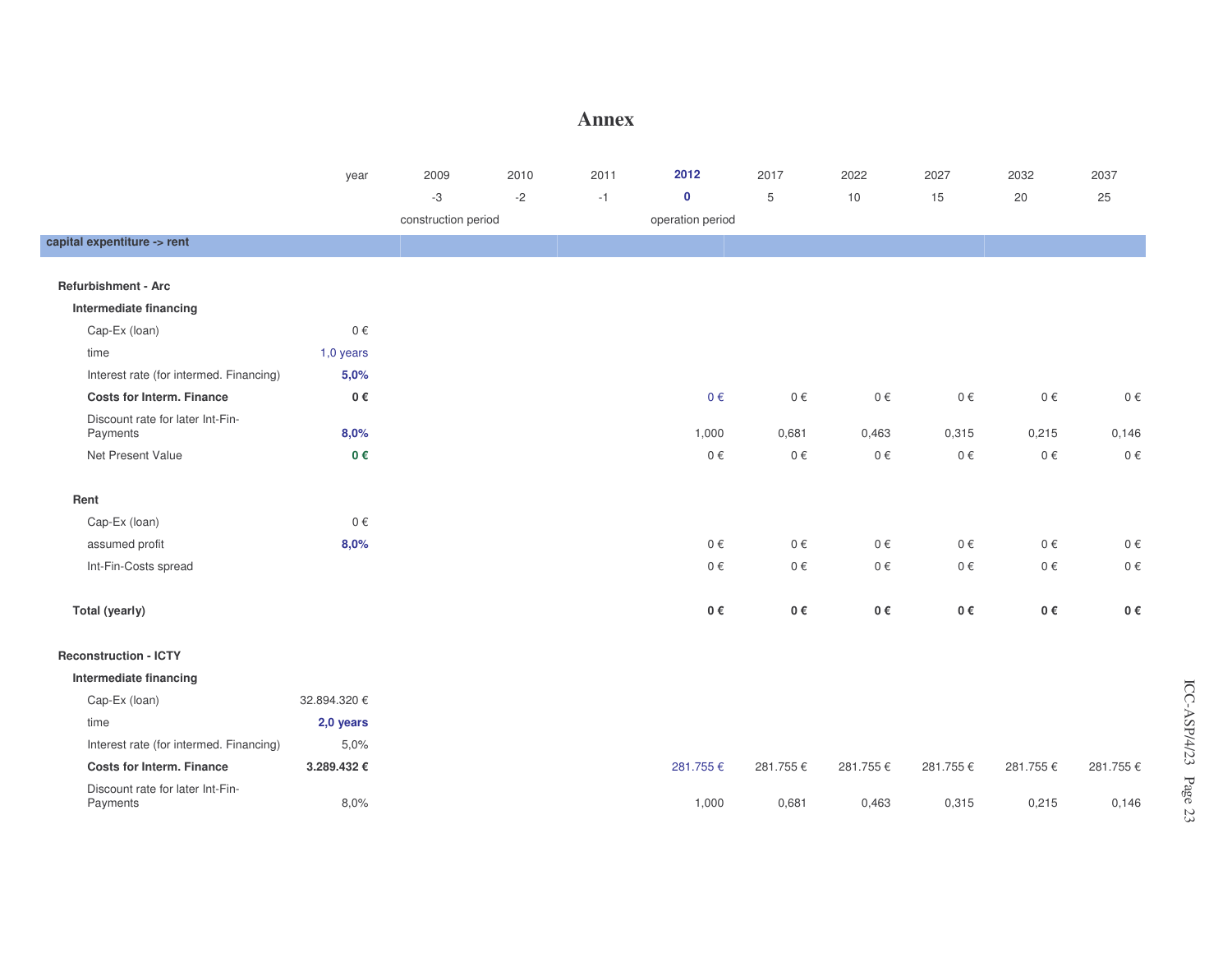| Net Present Value    | 3.289.432 €  | 281.755€    | 191.758€    | 130.507€    | 88.821 €    | 60.450€     | 41.141 €    | $\overline{\phantom{0}}$ |
|----------------------|--------------|-------------|-------------|-------------|-------------|-------------|-------------|--------------------------|
| Rent                 |              |             |             |             |             |             |             |                          |
| Cap-Ex (loan)        | 32.894.320 € |             |             |             |             |             |             | N                        |
| assumed profit       | 8,0%         | 2.631.546 € | 2.631.546 € | 2.631.546€  | 2.631.546€  | 2.631.546€  | 2.631.546 € | دى                       |
| Int-Fin-Costs spread |              | 281.755 €   | 281.755€    | 281.755 €   | 281.755€    | 281.755€    | 281.755€    | Page<br>24               |
| Total (yearly)       |              | 2.913.301 € | 2.913.301 € | 2.913.301 € | 2.913.301 € | 2.913.301 € | 2.913.301 € |                          |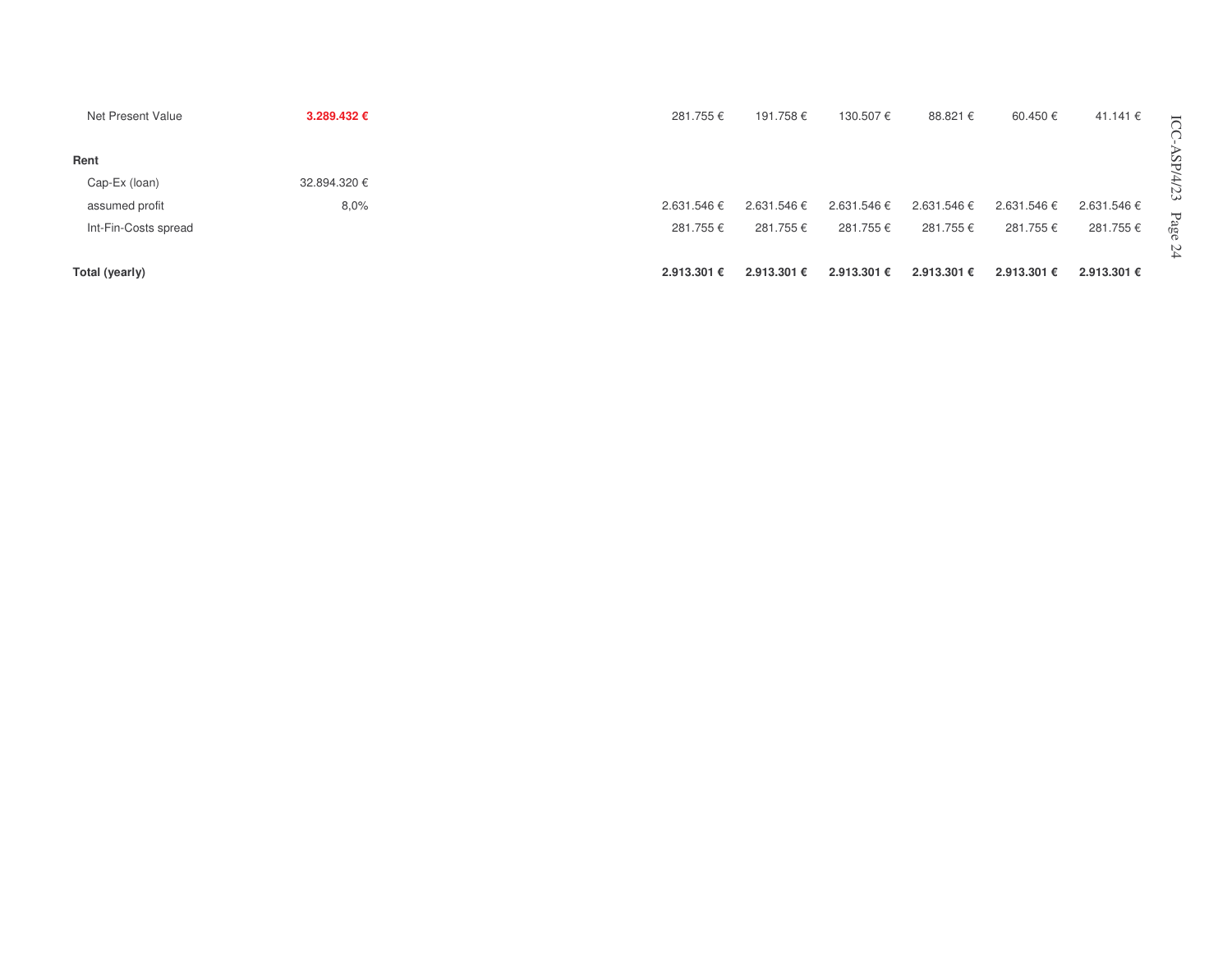|                                               | year         | 2009                | 2010         | 2011         | 2012             | 2017         | 2022         | 2027         | 2032        | 2037        |
|-----------------------------------------------|--------------|---------------------|--------------|--------------|------------------|--------------|--------------|--------------|-------------|-------------|
|                                               |              | -3                  | $-2$         | $-1$         | $\mathbf 0$      | 5            | 10           | 15           | 20          | 25          |
|                                               |              | construction period |              |              | operation period |              |              |              |             |             |
| capital expenditure -> yearly financing costs |              |                     |              |              |                  |              |              |              |             |             |
| Land                                          |              |                     |              |              |                  |              |              |              |             |             |
| Arc                                           |              |                     |              |              |                  |              |              |              |             |             |
| Cap-Ex (loan)                                 | 7.757.308€   | 7.757.308€          | 7.613.636 €  | 7.463.499€   | 7.306.606€       | 6.409.666€   | 5.291.916€   | 3.898.995€   | 2.163.163€  | $0 \in$     |
| Interest rate                                 | 4,5%         | 349.079€            | 342.614€     | 335.857€     | 328.797€         | 288.435€     | 238.136€     | 175.455€     | 97.342€     | $0 \in$     |
| paying back (amortisation)                    | 1,9%         | 143.672€            | 150.137€     | 156.893€     | 163.953€         | 204.315€     | 254.614€     | 317.296€     | 395.408€    | 492.750€    |
| total yearly payment                          | 6.4%         | 492.750€            | 492.750€     | 492.750€     | 492.750€         | 492.750€     | 492.750€     | 492.750€     | 492.750€    | 492.750€    |
| <b>ICTY</b>                                   |              |                     |              |              |                  |              |              |              |             |             |
| Cap-Ex (loan)                                 | 10.343.077 € | 10.343.077 €        | 10.151.515€  | 9.951.332€   | 9.742.142€       | 8.546.222 €  | 7.055.888€   | 5.198.660€   | 2.884.217€  | $0 \in$     |
| Interest rate                                 | 4,5%         | 465.438€            | 456.818€     | 447.810€     | 438.396€         | 384.580€     | 317.515€     | 233.940€     | 129.790€    | $0 \in$     |
| paying back (amortisation)                    | 1,9%         | 191.562€            | 200.182€     | 209.191€     | 218.604€         | 272.421€     | 339.486€     | 423.061€     | 527.211€    | 657.001 €   |
| total yearly payment                          | 6.4%         | 657.001€            | 657.001€     | 657.001€     | 657.001€         | 657.001€     | 657.001€     | 657.001€     | 657.001€    | 657.001€    |
| Alexanderkazerne                              |              |                     |              |              |                  |              |              |              |             |             |
| Cap-Ex (loan)                                 | 22.410.000 € | 22.410.000 €        | 21.994.949€  | 21.561.220 € | 21.107.974€      | 18.516.814 € | 15.287.757 € | 11.263.764 € | 6.249.137€  | $0 \in$     |
| Interest rate                                 | 4,5%         | 1.008.450€          | 989.773€     | 970.255€     | 949.859€         | 833.257€     | 687.949€     | 506.869€     | 281.211€    | $0 \in$     |
| paying back (amortisation)                    | 1,9%         | 415.051€            | 433.729€     | 453.246€     | 473.642 €        | 590.245€     | 735.552€     | 916.632€     | 1.142.290 € | 1.423.501 € |
| total yearly payment                          | 6,4%         | 1.423.501 €         | 1.423.501 €  | 1.423.501 €  | 1.423.501 €      | 1.423.501 €  | 1.423.501 €  | 1.423.501 €  | 1.423.501 € | 1.423.501 € |
| <b>New construction</b>                       |              |                     |              |              |                  |              |              |              |             |             |
| Arc                                           |              |                     |              |              |                  |              |              |              |             |             |
| Cap-Ex (loan)                                 | 34.132.154 € |                     | 34.132.154 € | 33.459.086 € | 32.755.730 €     | 28.734.722 € | 23.723.814 € | 17.479.310 € | 9.697.523€  | $0 \in$     |
| Interest rate                                 | 4,5%         |                     | 1.535.947€   | 1.505.659€   | 1.474.008€       | 1.293.062€   | 1.067.572€   | 786.569€     | 436.389€    | $0 \in$     |
| paying back (amortisation)                    | 2,0%         |                     | 673.068€     | 703.356€     | 735.007€         | 915.952€     | 1.141.443 €  | 1.422.446€   | 1.772.626€  | 2.209.015€  |
| total yearly payment                          | 6,5%         |                     | 2.209.015€   | 2.209.015€   | 2.209.015€       | 2.209.015€   | 2.209.015€   | 2.209.015€   | 2.209.015€  | 2.209.015€  |

ICC-ASP/4/23

Page 25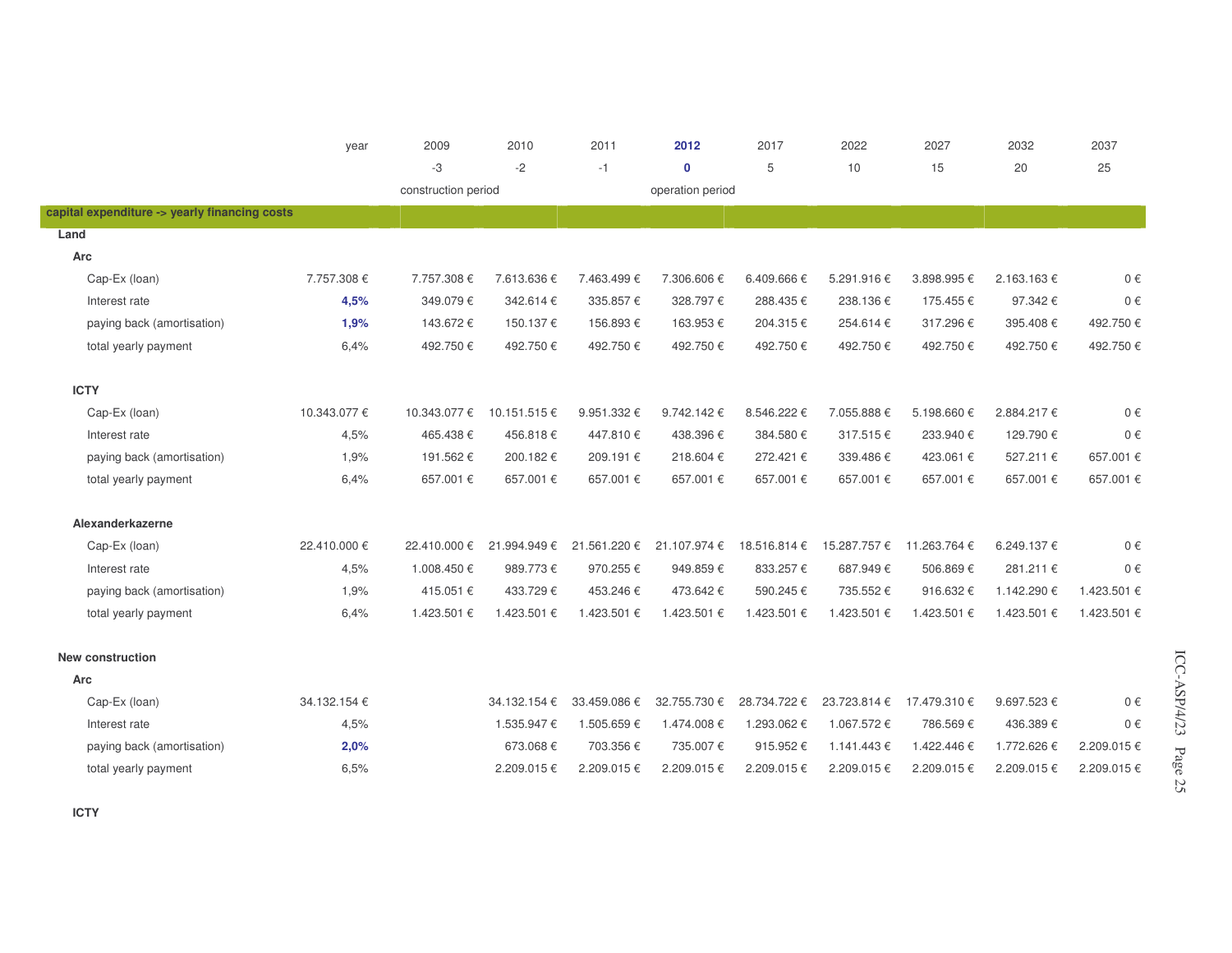| Cap-Ex (loan)              | 45.509.538€  | 45.509.538€      | 44.612.115€      | 43.674.307 € | 38.312.962 €    | 31.631<br>.751 € | 23.305.747€ | 12.930.030 € | 0€         |  |
|----------------------------|--------------|------------------|------------------|--------------|-----------------|------------------|-------------|--------------|------------|--|
| Interest rate              | 4.5%         | 2.047.929€       | 2.007.545 €      | .965.344 €   | $1.724.083 \in$ | 1.423.429 €      | 1.048.759 € | 581.851 €    | $0 \in$    |  |
| paying back (amortisation) | 2.0%         | 897.424 €        | 937.808€         | 980.009€     | 1.221.270 €     | 1.521.924 €      | .896.594 €  | 2.363.501 €  | 2.945.353€ |  |
| total yearly payment       | 6,5%         | 2.945.353€       | 2.945.353€       | 2.945.353€   | 2.945.353€      | 2.945.353€       | 2.945.353€  | 2.945.353 €  | 2.945.353€ |  |
|                            |              |                  |                  |              |                 |                  |             |              |            |  |
| Alexanderkazerne           |              |                  |                  |              |                 |                  |             |              |            |  |
| Cap-Ex (loan)              | 98.604.000 € | 98.604.000 $\in$ | $96.659.582 \in$ | 94.627.666 € | 83.011.419€     | 68.535.461 €     | 50.495.785€ | 28.015.066 € | 0€         |  |
| Interest rate              | 4.5%         | 4.437.180 €      | 4.349.681 €      | 4.258.245€   | $3.735.514 \in$ | 3.084.096€       | 2.272.310€  | 1.260.678 €  | $0 \in$    |  |
| paying back (amortisation) | 2,0%         | 1.944.418€       | $2.031.917 \in$  | 2.123.353 €  | 2.646.084 €     | 3.297.502€       | 4.109.287 € | 5.120.920 €  | 6.381.598€ |  |
| total yearly payment       | 6.5%         | 6.381.598€       | 6.381.598€       | 6.381.598€   | 6.381.598€      | 6.381.598€       | 6.381.598€  | 6.381.598€   | 6.381.598€ |  |

ICC-ASP/4/23

Page 26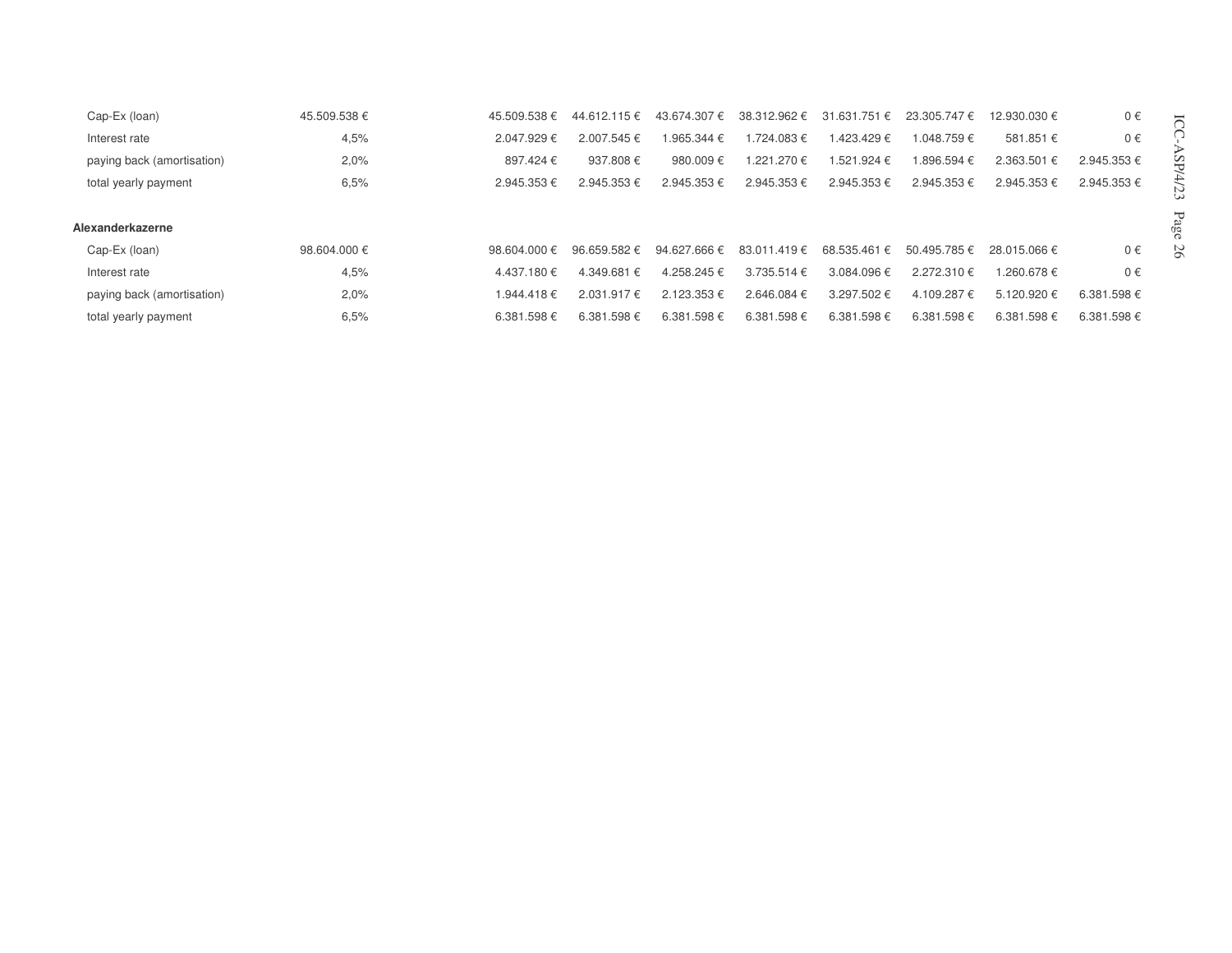|                                               | year        | 2009                | 2010 | 2011         | 2012             | 2017         | 2022       | 2027       | 2032        | 2037     |
|-----------------------------------------------|-------------|---------------------|------|--------------|------------------|--------------|------------|------------|-------------|----------|
|                                               |             | -3                  | $-2$ | $-1$         | $\mathbf 0$      | 5            | 10         | 15         | 20          | 25       |
|                                               |             | construction period |      |              | operation period |              |            |            |             |          |
| capital expenditure -> yearly financing costs |             |                     |      |              |                  |              |            |            |             |          |
| New parking                                   |             |                     |      |              |                  |              |            |            |             |          |
| Arc                                           |             |                     |      |              |                  |              |            |            |             |          |
| Cap-Ex (loan)                                 | 4.400.359€  |                     |      | 4.400.359€   | 4.307.858€       | 3.779.036€   | 3.120.028€ | 2.298.785€ | 1.275.366 € | $0 \in$  |
| Interest rate                                 | 4,5%        |                     |      | 198.016€     | 193.854€         | 170.057€     | 140.401€   | 103.445€   | 57.391€     | $0 \in$  |
| paying back (amortisation)                    | 2,1%        |                     |      | 92.502€      | 96.664€          | 120.461€     | 150.116€   | 187.072€   | 233.126€    | 290.518€ |
| total yearly payment                          | 6,6%        |                     |      | 290.518€     | 290.518€         | 290.518€     | 290.518€   | 290.518€   | 290.518€    | 290.518€ |
|                                               |             |                     |      |              |                  |              |            |            |             |          |
| <b>ICTY</b>                                   |             |                     |      |              |                  |              |            |            |             |          |
| Cap-Ex (loan)                                 | 3.875.964€  |                     |      | 3.875.964 €  | 3.794.486€       | 3.328.685€   | 2.748.212€ | 2.024.836€ | 1.123.379€  | $0 \in$  |
| Interest rate                                 | 4,5%        |                     |      | 174.418€     | 170.752€         | 149.791€     | 123.670€   | 91.118€    | 50.552€     | $0 \in$  |
| paying back (amortisation)                    | 2,1%        |                     |      | 81.478€      | 85.145€          | 106.106€     | 132.227€   | 164.779€   | 205.344 €   | 255.896€ |
| total yearly payment                          | 6,6%        |                     |      | 255.896€     | 255.896€         | 255.896€     | 255.896€   | 255.896€   | 255.896€    | 255.896€ |
| Alexanderkazerne                              |             |                     |      |              |                  |              |            |            |             |          |
| Cap-Ex (loan)                                 | 12.950.280€ |                     |      | 12.950.280 € | 12.678.047 €     | 11.121.723 € | 9.182.260€ | 6.765.336€ | 3.753.409€  | $0 \in$  |
| Interest rate                                 | 4,5%        |                     |      | 582.763€     | 570.512€         | 500.478€     | 413.202€   | 304.440 €  | 168.903€    | $0 \in$  |
| paying back (amortisation)                    | 2,1%        |                     |      | 272.233€     | 284.483€         | 354.518€     | 441.793€   | 550.555€   | 686.092€    | 854.995€ |
| total yearly payment                          | 6.6%        |                     |      | 854.995€     | 854.995€         | 854.995€     | 854.995€   | 854.995€   | 854.995€    | 854.995€ |
| <b>External works</b>                         |             |                     |      |              |                  |              |            |            |             |          |
| Arc                                           |             |                     |      |              |                  |              |            |            |             |          |
| Cap-Ex (loan)                                 | 955.700€    |                     |      | 955.700€     | 935.610€         | 820.757€     | 677.629€   | 499.266€   | 276.993€    | $0 \in$  |
| Interest rate                                 | 4,5%        |                     |      | 43.007€      | 42.102€          | 36.934€      | 30.493€    | 22.467€    | 12.465€     | $0 \in$  |
| paying back (amortisation)                    | 2,1%        |                     |      | 20.090€      | 20.994€          | 26.163€      | 32.603€    | 40.630€    | 50.632€     | 63.097€  |
| total yearly payment                          | 6,6%        |                     |      | 63.097€      | 63.097€          | 63.097€      | 63.097€    | 63.097€    | 63.097€     | 63.097€  |

**ICTY**